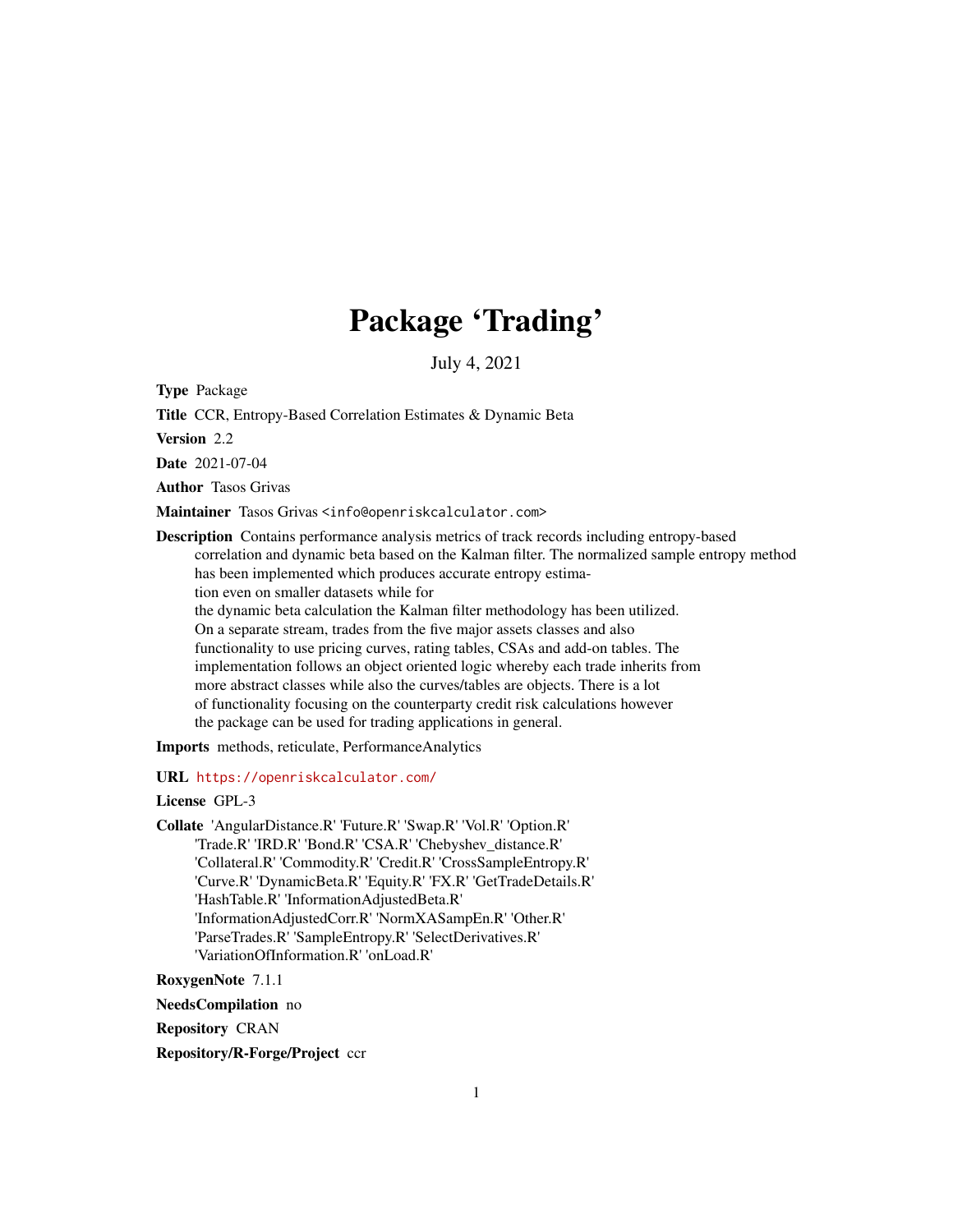Repository/R-Forge/Revision 46

Repository/R-Forge/DateTimeStamp 2021-07-04 16:09:35

Date/Publication 2021-07-04 17:00:02 UTC

# R topics documented:

| 3              |
|----------------|
| $\overline{4}$ |
| 5              |
| 6              |
| 6              |
| $\overline{7}$ |
| 8              |
| 9              |
| 10             |
| 11             |
| 12             |
| 12             |
| 13             |
| 14             |
| 15             |
| 16             |
| 16             |
| 17             |
| 18             |
| 19             |
| 20             |
| 21             |
| 21             |
| 22             |
| 23             |
| 24             |
| 24             |
| 25             |
| 26             |
| 26             |
| 27             |
| 28             |
| 28             |
| 29             |
| 30             |
|                |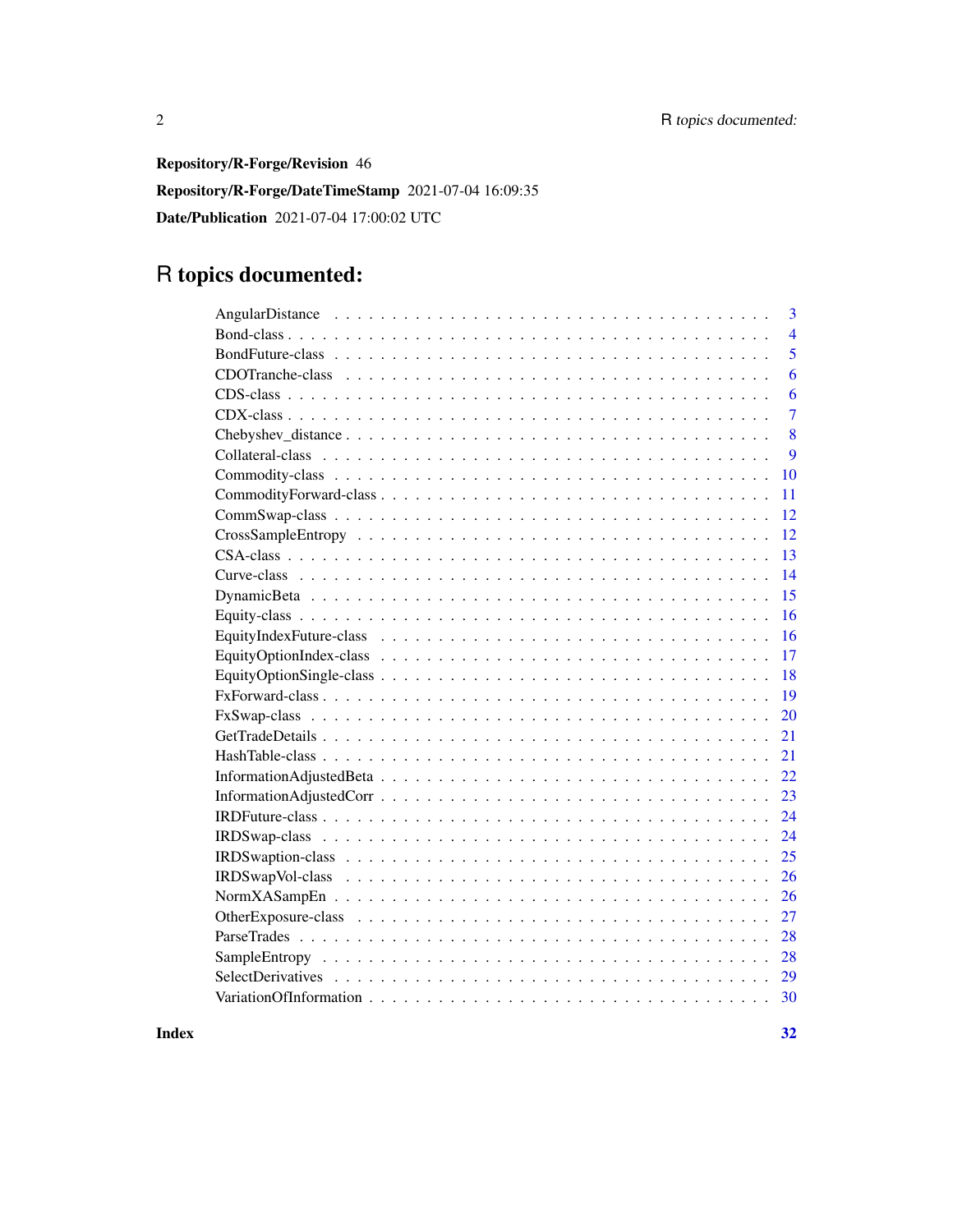<span id="page-2-0"></span>Calculates the angular distance between a matrix of the track records of various assets/strategies. The sign of the correlation can be ignored for long/short portfolios.

#### Usage

```
AngularDistance(returns_matrix, long_short = FALSE)
```
#### Arguments

| returns_matrix a matrix containing the track records of the underlying assets/strategies. |  |
|-------------------------------------------------------------------------------------------|--|
|                                                                                           |  |

| long_short | a boolean value which results in the sign of the correlation being ignored, default |
|------------|-------------------------------------------------------------------------------------|
|            | value is FALSE                                                                      |

#### Value

A matrix containing the angular distance values.

#### Author(s)

Tasos Grivas <tasos@openriskcalculator.com>

#### References

Lopez de Prado, Marcos, Codependence (Presentation Slides) (January 2, 2020). Available at SSRN: https://ssrn.com/abstract=3512994

```
## calling AngularDistance() without an argument loads the historical edhec data
## for the "Short Selling" and "Convertible Arbitrage" strategies
returns_matrix = PerformanceAnalytics::edhec[,c("Short Selling","Convertible Arbitrage")]
angular_distance = AngularDistance(returns_matrix, long_short=FALSE)
```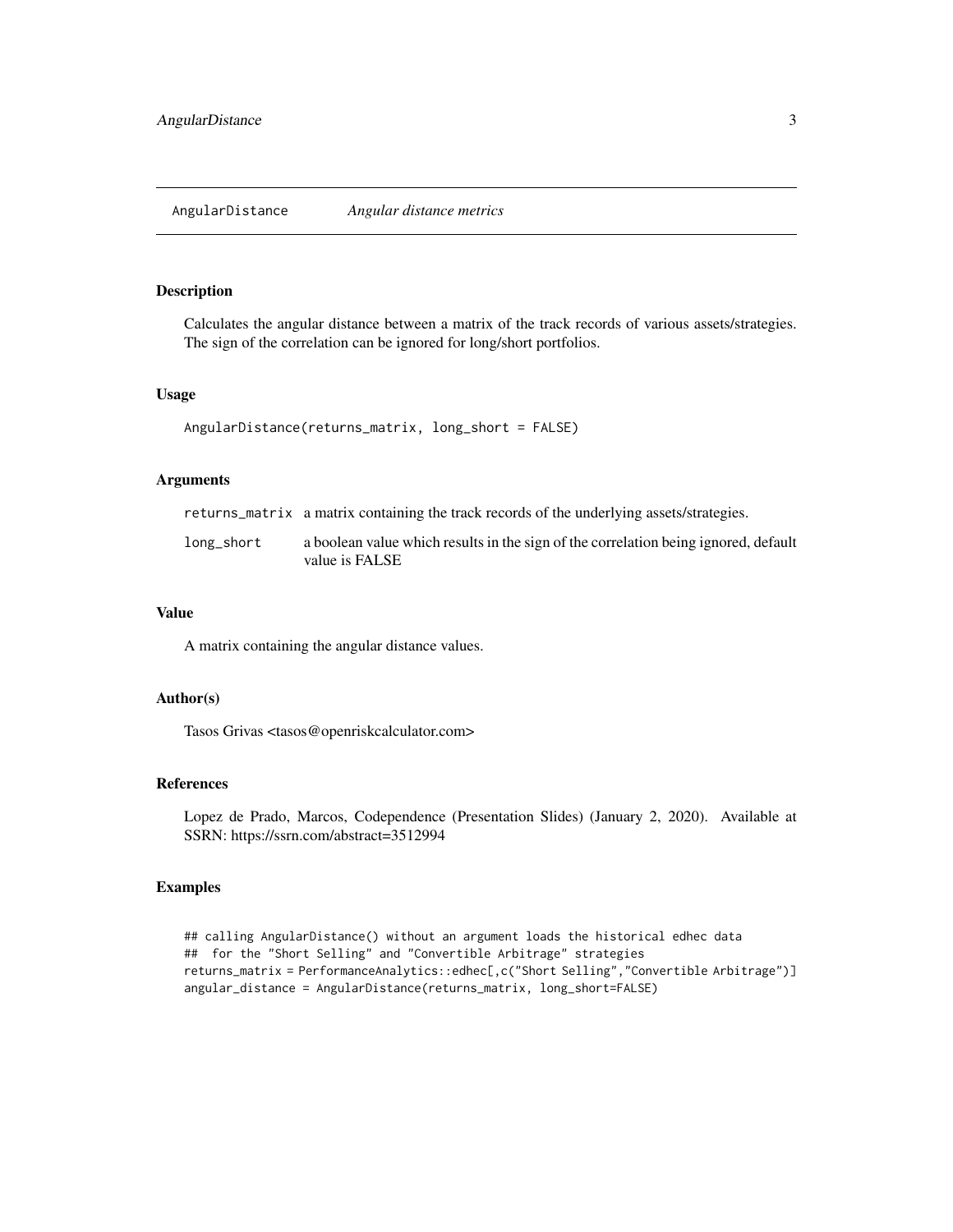<span id="page-3-0"></span>Bond-class *Bond Class*

### Description

Creates a Bond object with the relevant info needed to calculate the Exposure-at-Default (EAD)

### Arguments

| Notional           | The notional amount of the trade                                                                           |  |
|--------------------|------------------------------------------------------------------------------------------------------------|--|
| MTM                | The mark-to-market valuation of the trade                                                                  |  |
| Currency           | The currency set that the trade belongs to                                                                 |  |
| Si                 | The number of years that the trade will take to start (zero if already started)                            |  |
| BuySell            | Takes the values of either 'Buy' or 'Sell'                                                                 |  |
| yield              | The yield of the Bond                                                                                      |  |
| ISIN               | The ISIN of the Bond,                                                                                      |  |
| payment_frequency  |                                                                                                            |  |
|                    | the frequency that the bond pays coupon (Quarter, SA etc)                                                  |  |
| maturity_date      | the maturity date of the bond                                                                              |  |
| coupon_type        | The coupon type of the bond (fixed, floating, flipper etc)                                                 |  |
| credit_risk_weight |                                                                                                            |  |
|                    | The percentage weight of the exposure of the bond that should be attributed to<br>the 'Credit' asset class |  |
| Issuer             | The issuer of the bond                                                                                     |  |

### Value

An object of type Bond

### Author(s)

Tasos Grivas <tasos@openriskcalculator.com>

```
tr1 = Bond(Notional=10000,MtM=30,Currency="EUR",Si=0,maturity_date="2026-04-04",
BuySell='Buy',payment_frequency="SA",
credit_risk_weight=0.2,coupon_type="Fixed",Issuer="FirmA",ISIN = "XS0943423")
```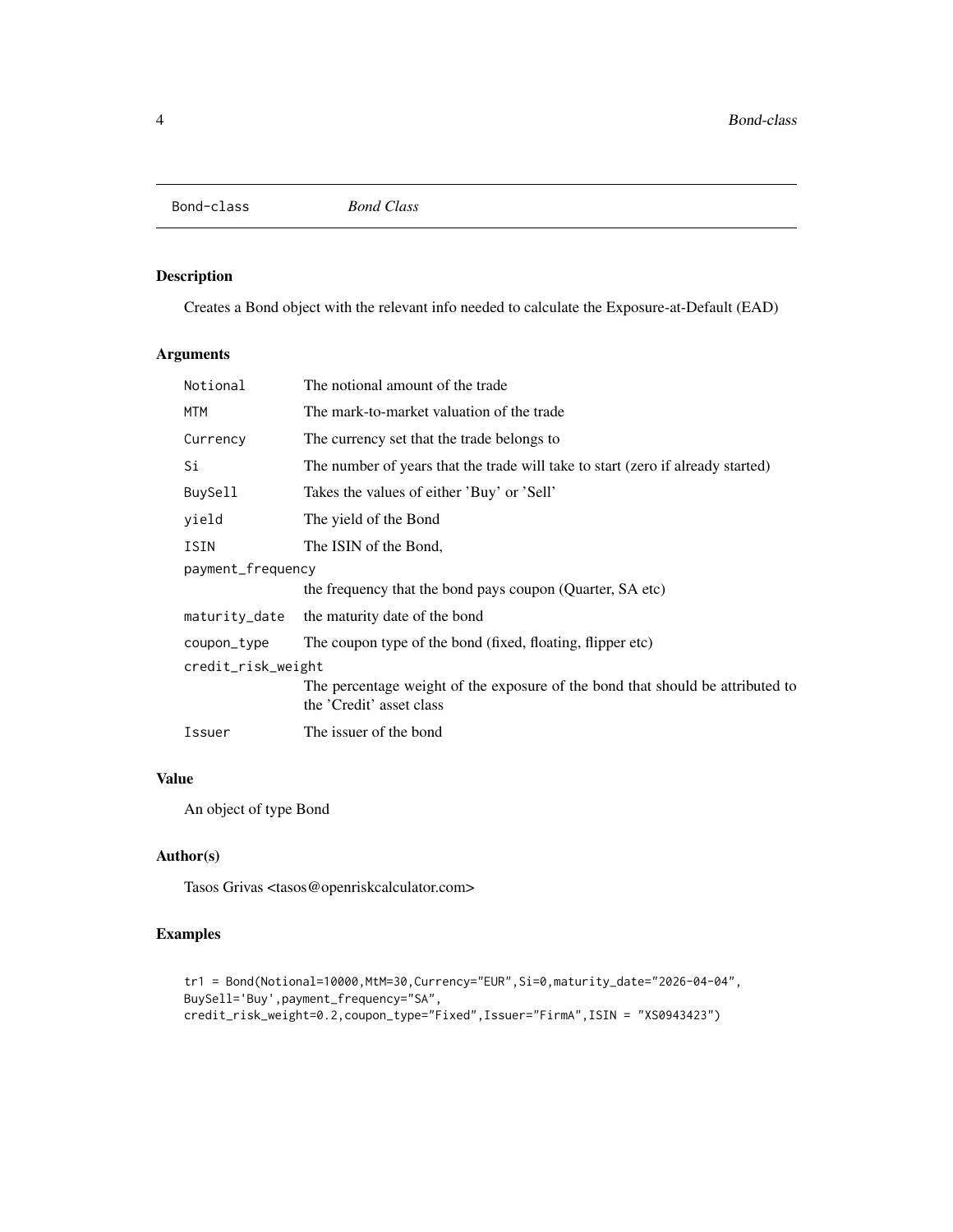<span id="page-4-0"></span>Creates a Bond Future object with the relevant info needed to calculate the Exposure-at-Default (EAD)

### Arguments

| Notional          | The notional amount of the trade                                                |  |
|-------------------|---------------------------------------------------------------------------------|--|
| <b>MTM</b>        | The mark-to-market valuation of the trade                                       |  |
| Currency          | The currency set that the trade belongs to                                      |  |
| Si                | The number of years that the trade will take to start (zero if already started) |  |
| Еi                | The number of years that the trade will expire                                  |  |
| BuySell           | Takes the values of either 'Buy' or 'Sell'                                      |  |
| yield             | The yield of the Underlying Bond                                                |  |
| isin              | The ISIN of the Underlying Bond,                                                |  |
| payment_frequency |                                                                                 |  |
|                   | the frequency that the bond pays coupon (Quarter, SA etc)                       |  |
| maturity_date     | the maturity date of the bond                                                   |  |
| coupon_type       | The coupon type of the bond (fixed, floating, flipper etc)                      |  |
| Issuer            | The issuer of the bond                                                          |  |

### Value

An object of type Bond

### Author(s)

Tasos Grivas <tasos@openriskcalculator.com>

```
example_trades = ParseTrades()
bondfuture_trade = example_trades[[17]]
tr1 = BondFuture(Notional=10000,MtM=30,Currency="EUR",Si=0,Ei=10,BuySell='Buy',
payment_frequency="SA",coupon_type="Fixed",Issuer="CountryA",ISIN = "XS0943423")
```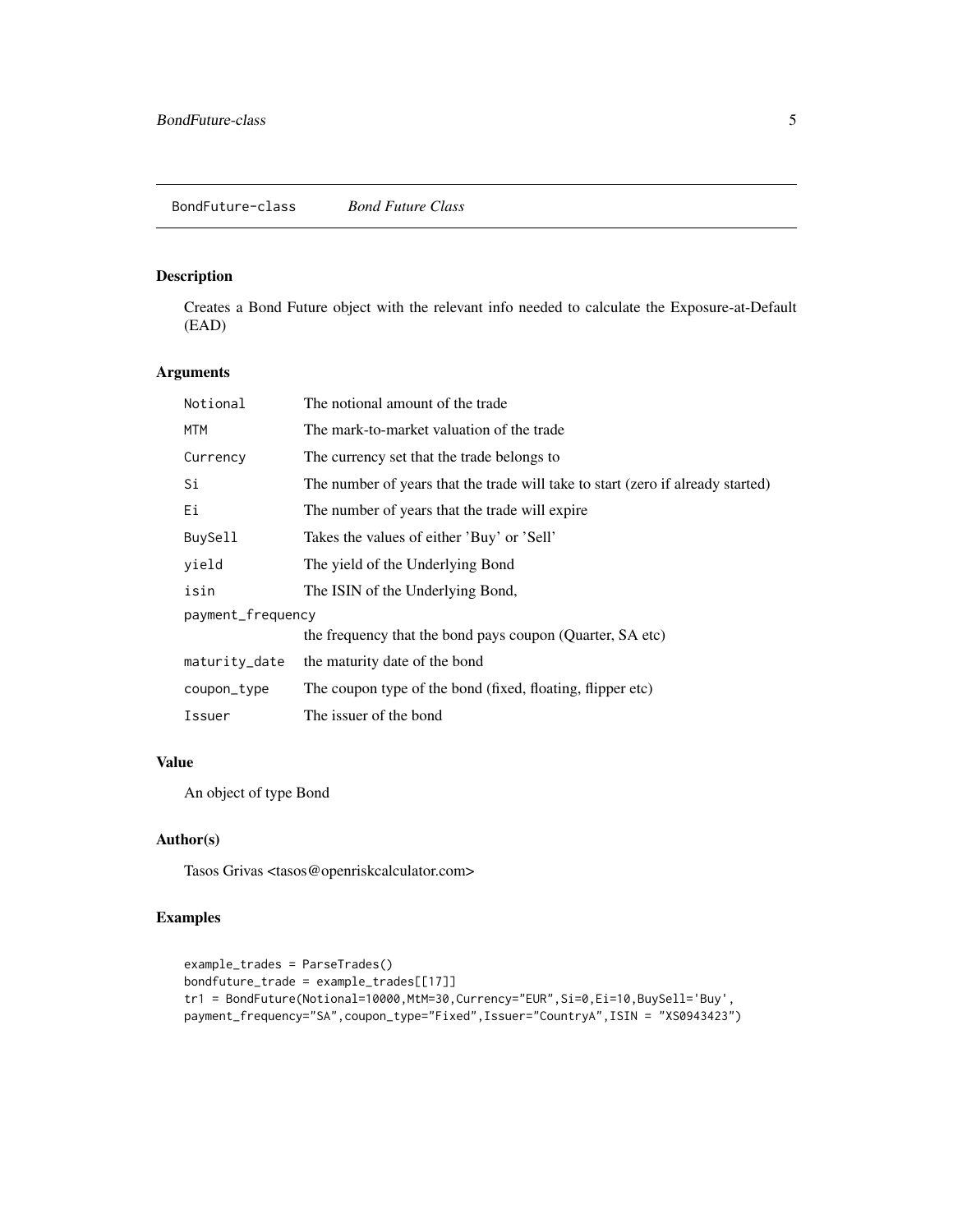<span id="page-5-0"></span>Creates a CDO tranche Object with the relevant info needed to calculate the Exposure-at-Default (EAD)

### Arguments

| Notional     | The notional amount of the trade                                               |
|--------------|--------------------------------------------------------------------------------|
| <b>MTM</b>   | The mark-to-market valuation of the trade                                      |
| Currency     | The currency set that the belongs                                              |
| Si           | The number of years after which the trade will start (zero if already started) |
| Ei           | The number of years that the trade will expire                                 |
| BuySell      | Takes the values of either 'Buy' or 'Sell'                                     |
| attach_point | The attachment point of the tranche.                                           |
| detach_point | The detachment point of the tranche                                            |

### Value

An object of type CDOTrance

### Examples

```
## a CDO trance object
tr3 = CDOTranche(Notional=10000,MtM=0,Currency="USD",Si=0,Ei=5,
BuySell='Buy',SubClass='IG',RefEntity='CDX.IG',cdo_attach_point=0.3 ,cdo_detach_point=0.5)
```
CDS-class *CDS Class*

### Description

Creates a CDS Object with the relevant info needed to calculate the Exposure-at-Default (EAD)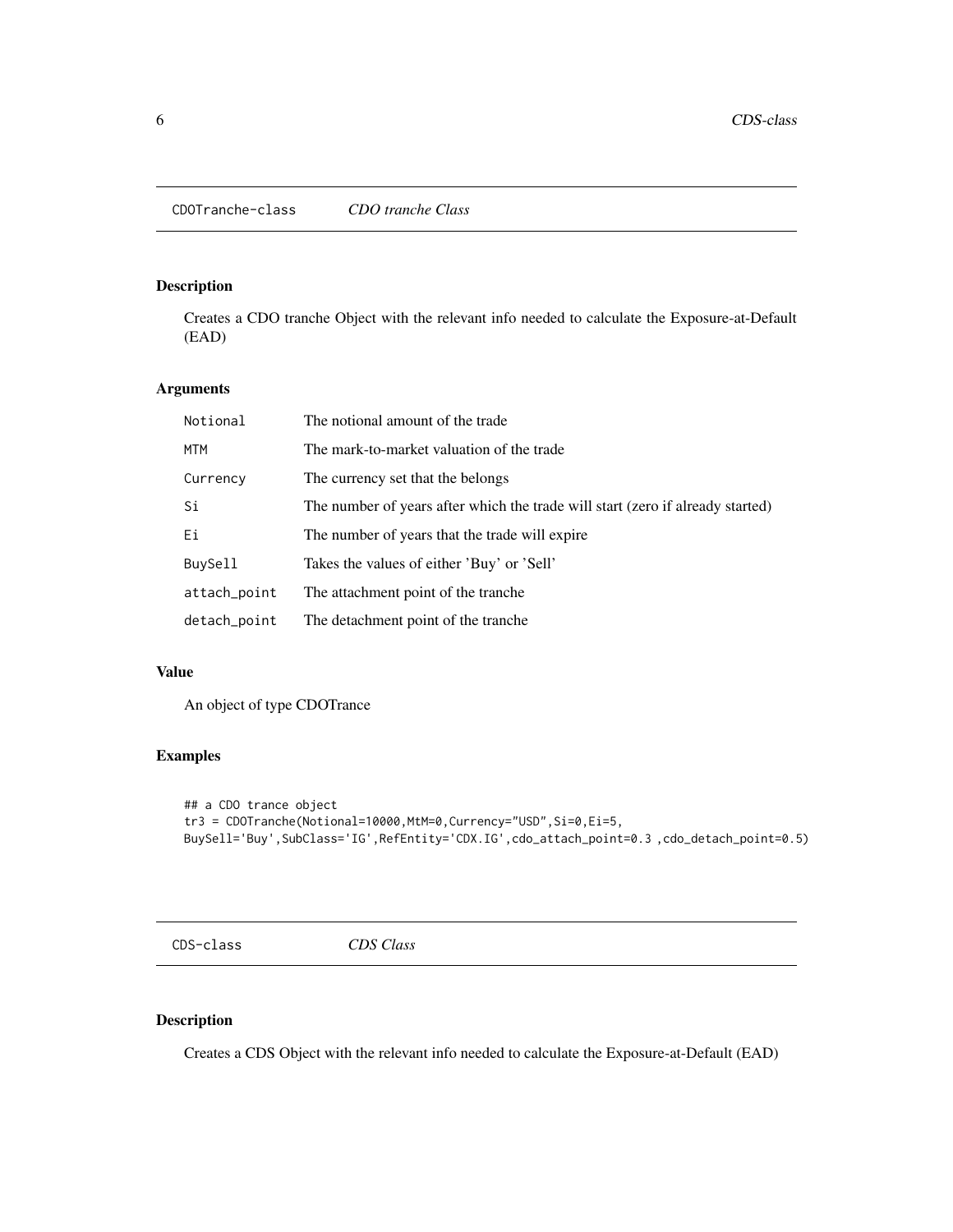#### <span id="page-6-0"></span>CDX-class 7

#### Arguments

| Notional       | The notional amount of the trade                                                  |
|----------------|-----------------------------------------------------------------------------------|
| MTM            | The mark-to-market valuation of the trade                                         |
| Currency       | The currency set that the trade belongs to                                        |
| Si             | The number of years that the trade will take to start (zero if already started)   |
| Ei             | The number of years that the trade will expire                                    |
| <b>BuySell</b> | Takes the values of either 'Buy' or 'Sell'                                        |
| SubClass       | Specifies the rating of the underlying entity (possible values are A, AA, BB etc) |
| RefEntity      | The name of the underlying entity                                                 |

### Value

An object of type CDS

### Author(s)

Tasos Grivas <tasos@openriskcalculator.com>

### References

Basel Committee: The standardised approach for measuring counterparty credit risk exposures http://www.bis.org/publ/bcbs279.htm

### Examples

```
## the CDS trade given in the Basel regulation Credit example
tr1 = CDS(Notional=10000,MtM=20,Currency="USD",Si=0,Ei=3,BuySell='Buy',
SubClass='AA',RefEntity='FirmA')
```

| CDX-class | CDX Class |
|-----------|-----------|
|           |           |

### Description

Creates a Credit Index Object with the relevant info needed to calculate the Exposure-at-Default (EAD)

### Arguments

| Notional | The notional amount of the trade                                               |
|----------|--------------------------------------------------------------------------------|
| мтм      | The mark-to-market valuation of the trade                                      |
| Currency | The currency set that the belongs                                              |
| Si       | The number of years after which the trade will start (zero if already started) |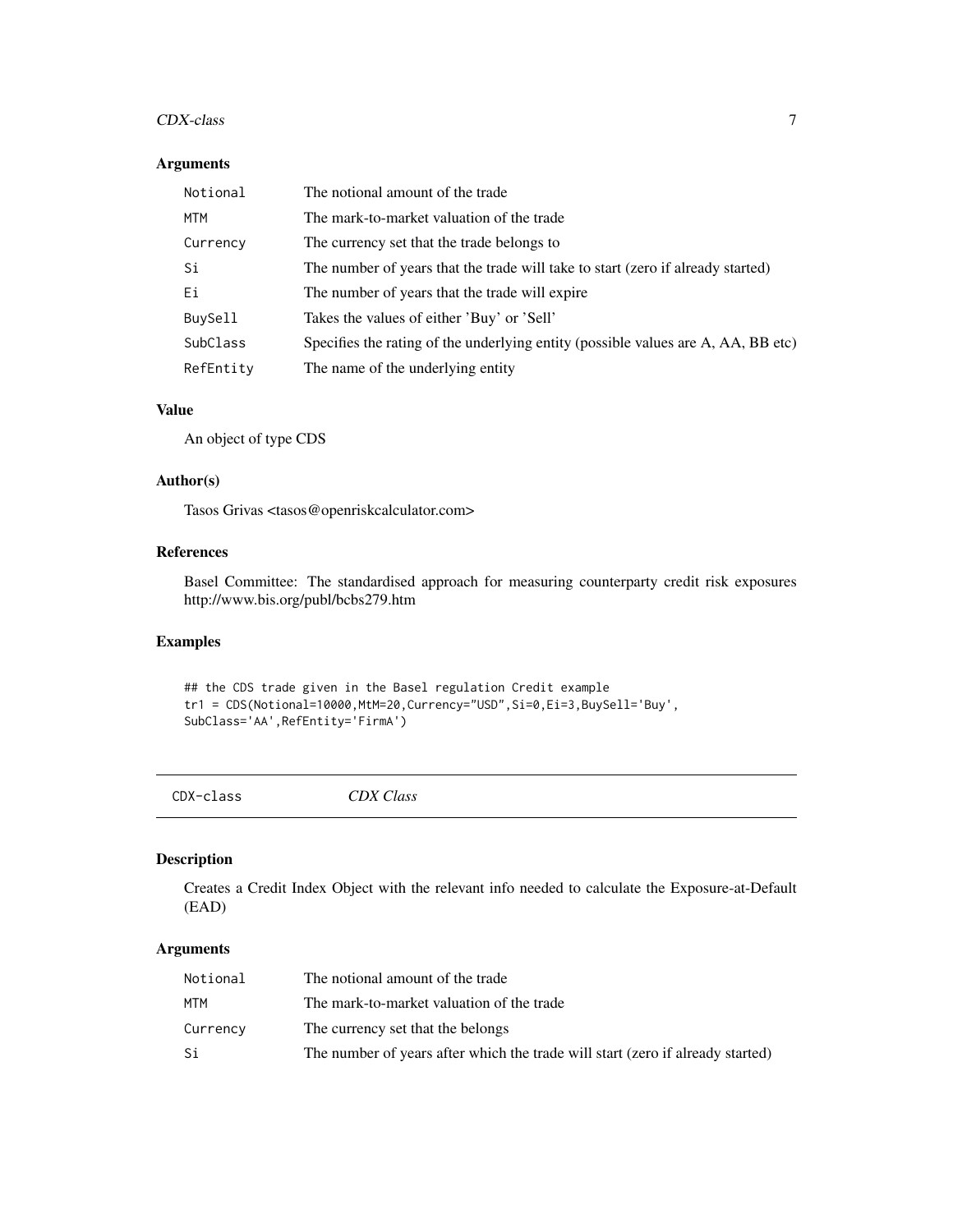<span id="page-7-0"></span>

| Еi        | The number of years that the trade will expire                                                  |
|-----------|-------------------------------------------------------------------------------------------------|
| BuySell   | Takes the values of either 'Buy' or 'Sell'                                                      |
| SubClass  | Specifies if the underlying Index is investment grade or not (possible values are<br>IG $&$ SG) |
| RefEntity | The name of the underlying Index                                                                |

### Value

An object of type CDX

## Examples

```
## the CDX trade given in the Basel regulation Credit example
tr3 = CDX(Notional=10000,MtM=0,Currency="USD",Si=0,Ei=5,
BuySell='Buy',SubClass='IG',RefEntity='Portfolio_1')
```
Chebyshev\_distance *Chebyshev distance*

#### Description

Calculates the Chebyshev distance

### Usage

Chebyshev\_distance(x, y)

### Arguments

| a vector containing the track record of the underlying asset/strategy |
|-----------------------------------------------------------------------|
| a vector containing the track record of the underlying asset/strategy |

### Value

The Chebyshev distance of the two vectors

#### Author(s)

Tasos Grivas <tasos@openriskcalculator.com>

### References

https://en.wikipedia.org/wiki/Chebyshev\_distance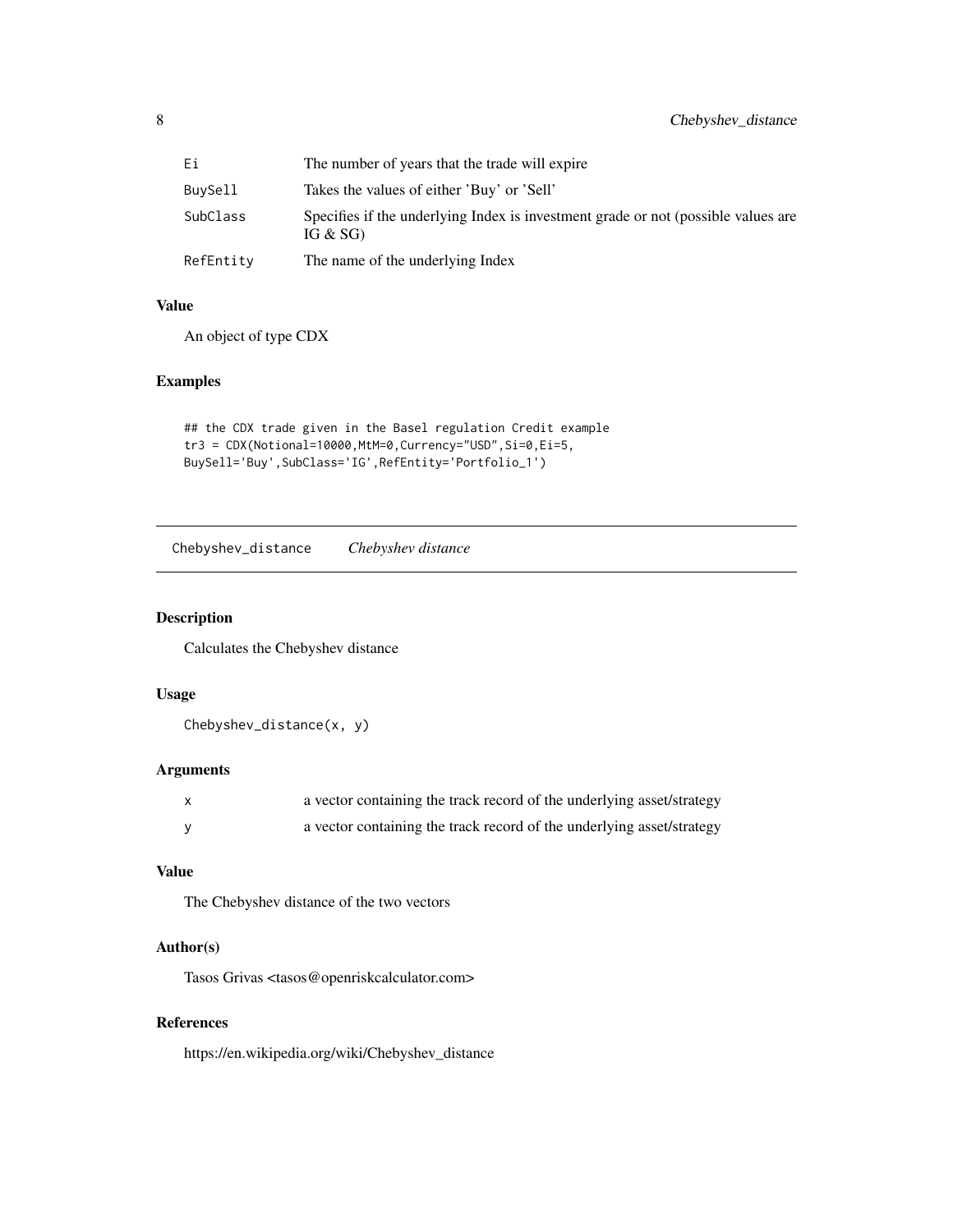### <span id="page-8-0"></span>Collateral-class 9

### Examples

 $x = rnorm(1000)$ y = rnorm(1000)  $chebyshev\_dist = Chebyshev\_distance(x, y)$ 

Collateral-class *Collateral Class*

### Description

Creates a Collateral amount object which needs to be linked with a CSA ID

### Arguments

| ΙD     | The ID of each object                                                      |
|--------|----------------------------------------------------------------------------|
| Amount | The collateral amount                                                      |
| csa_id | The csa id that this object is linked with                                 |
| type   | Describes the type of the collateral: can be "ICA", "VariationMargin" etc. |

#### Value

An object of type Collateral

#### Author(s)

Tasos Grivas <tasos@openriskcalculator.com>

### References

Basel Committee: The standardised approach for measuring counterparty credit risk exposures http://www.bis.org/publ/bcbs279.htm

```
\text{cells} = \text{list}()coll_raw = read.csv(system.file("extdata", "coll.csv", package = "Trading"),header=TRUE,
stringsAsFactors = FALSE)
for(i in 1:nrow(coll_raw))
{
colls[[i]] = Collateral()
colls[[i]]$PopulateViaCSV(coll_raw[i,])
}
```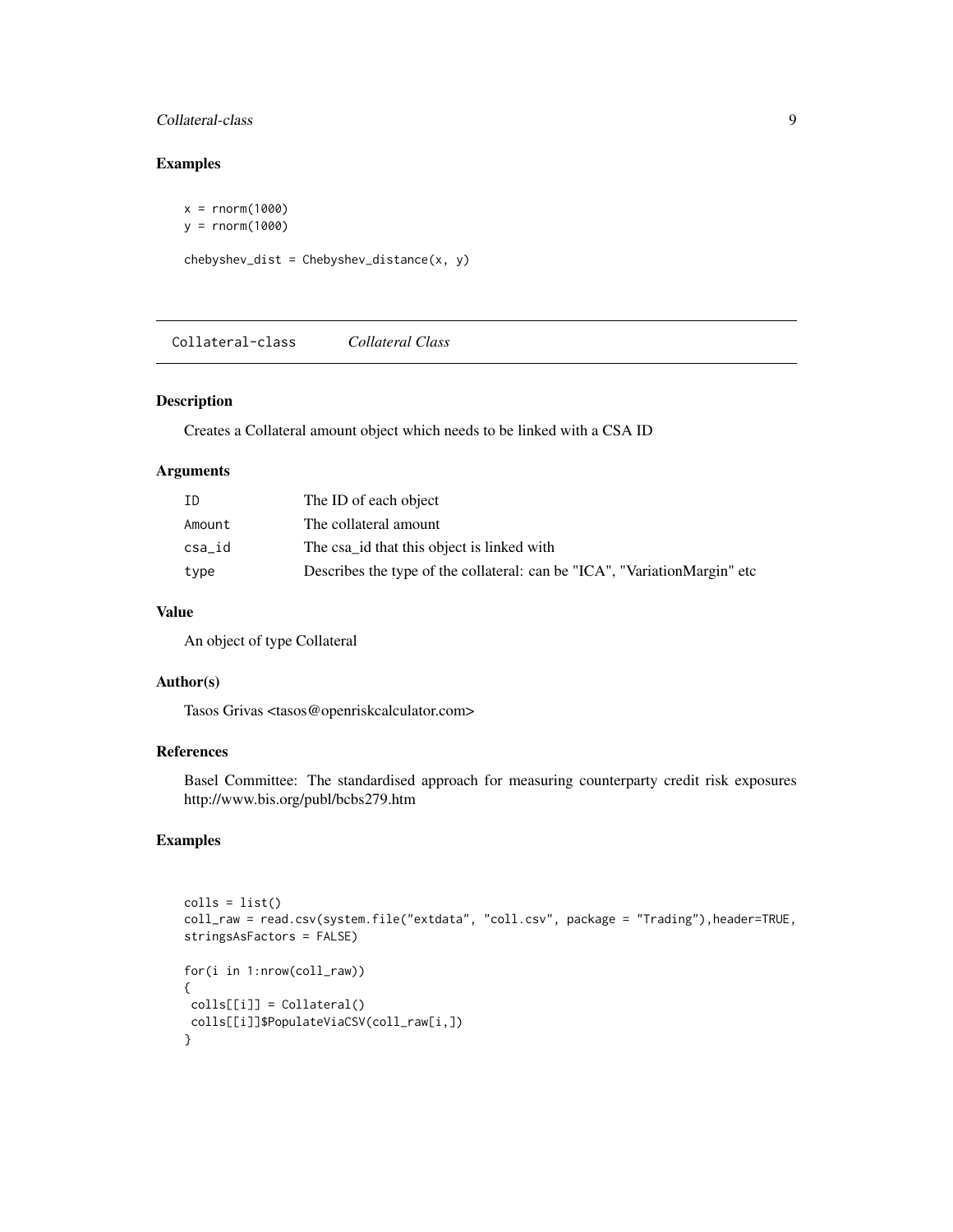<span id="page-9-0"></span>Creates a Commodity Object with the relevant info needed to calculate the Exposure-at-Default (EAD)

### Arguments

| Notional | The notional amount of the trade                                                |
|----------|---------------------------------------------------------------------------------|
| MTM      | The mark-to-market valuation of the trade                                       |
| Currency | The currency set that the trade belongs to                                      |
| Si       | The number of years that the trade will take to start (zero if already started) |
| BuySell  | Takes the values of either 'Buy' or 'Sell'                                      |
|          | commodity_type Takes the values of 'Oil/Gas','Silver','Electricity' etc.        |

### Value

An object of type Commodity

### Author(s)

Tasos Grivas <tasos@openriskcalculator.com>

### References

Basel Committee: The standardised approach for measuring counterparty credit risk exposures http://www.bis.org/publ/bcbs279.htm

```
tr1 = Commodity(Notional=10000,MtM=-50,
BuySell='Buy',SubClass='Energy',commodity_type='Oil')
```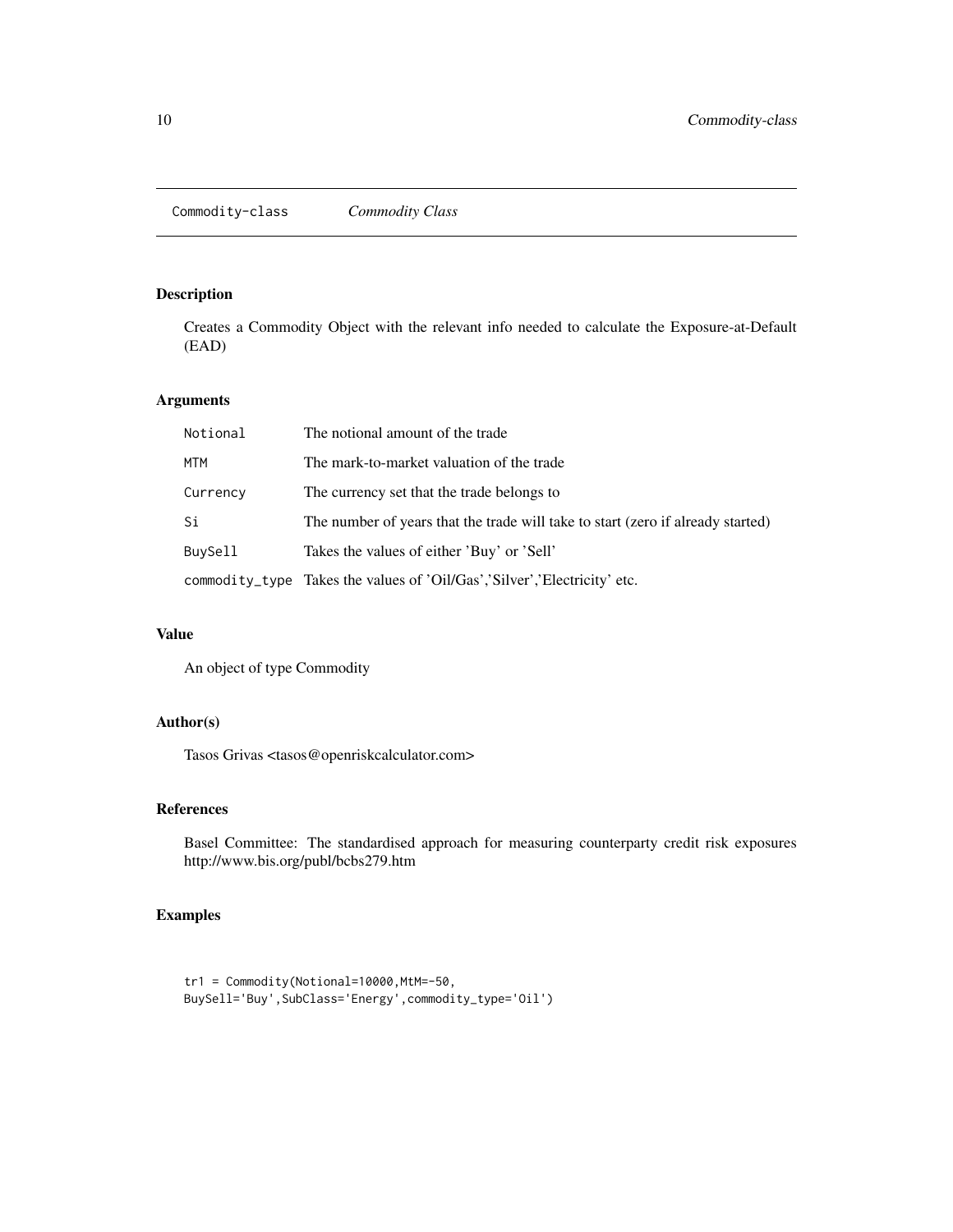<span id="page-10-0"></span>CommodityForward-class

*Commodity Forward Class*

### Description

Creates a Commodity Forward Object with the relevant info needed to calculate the Exposure-at-Default (EAD)

#### Arguments

| Notional   | The notional amount of the trade                                                                     |
|------------|------------------------------------------------------------------------------------------------------|
| <b>MTM</b> | The mark-to-market valuation of the trade                                                            |
| Currency   | The currency set that the trade belongs to                                                           |
| Si         | The number of years that the trade will take to start (zero if already started)                      |
| Ei         | The number of years that the trade will expire                                                       |
| BuySell    | Takes the values of either 'Buy' or 'Sell'                                                           |
|            | commodity_type Takes the values of 'Oil','Gas','Silver','Electricity' etc.                           |
| SubClass   | Defines the relevant hedging set. Possible values: 'Energy','Agriculture','Metal','Other','Climatic' |

#### Value

An object of type Commodity Forward

### Author(s)

Tasos Grivas <tasos@openriskcalculator.com>

### References

Regulation (EU) 2019/876 of the European Parliament and of the Council of 20 May 2019 http://data.europa.eu/eli/reg/2019/876/oj

```
## the Commodity Forward trade given in the Basel regulation Commodity example
tr1 = CommodityForward(Notional=10000,MtM=-50,Si=0,Ei=0.75,
BuySell='Buy',SubClass='Energy',commodity_type='Oil')
```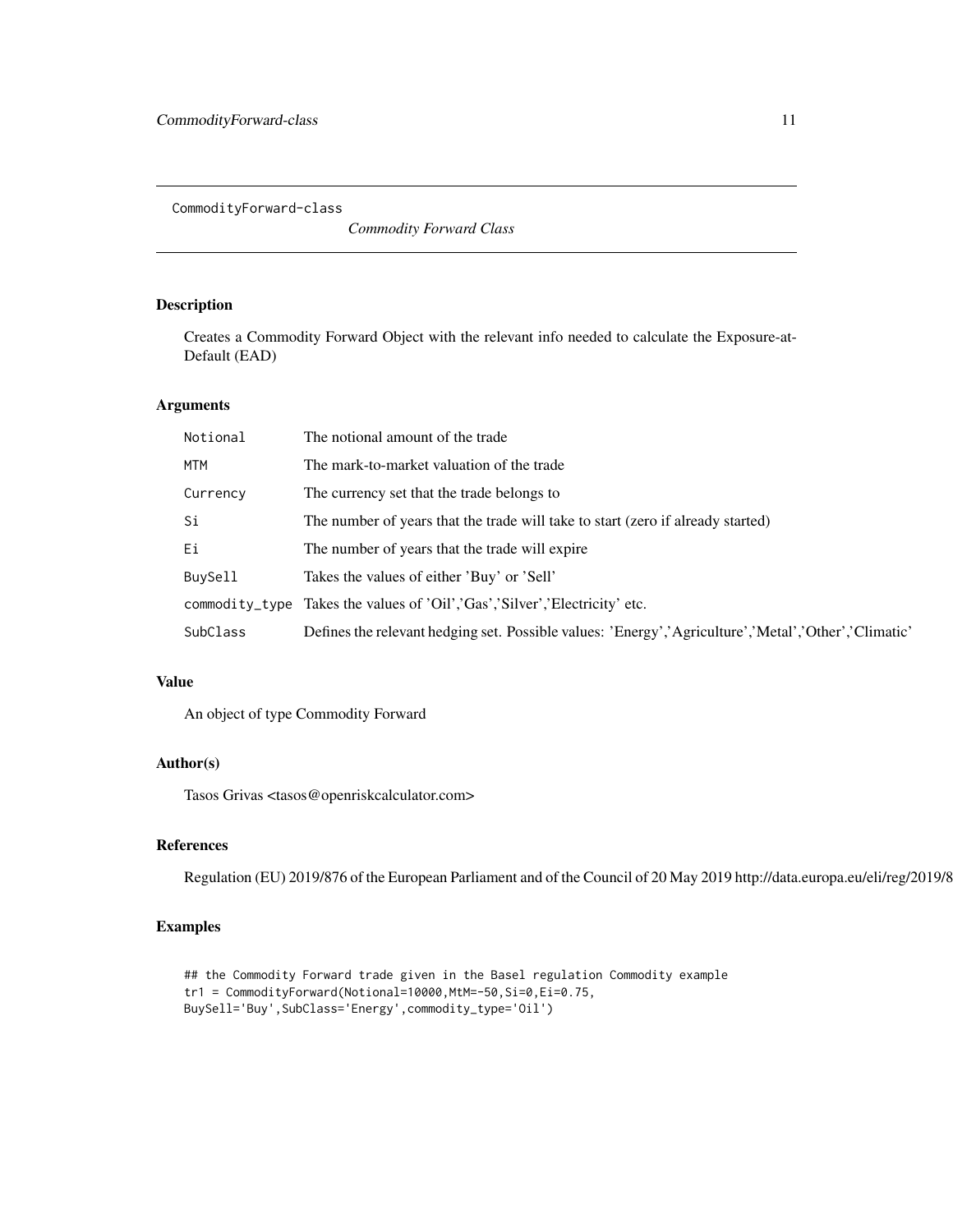<span id="page-11-0"></span>

Creates a Commodity Swap Object with the relevant info needed to calculate the Exposure-at-Default (EAD)

#### Value

An object of type CommSwap

#### Author(s)

Tasos Grivas <tasos@openriskcalculator.com>

### References

Basel Committee: The standardised approach for measuring counterparty credit risk exposures http://www.bis.org/publ/bcbs279.htm

CrossSampleEntropy *Angular distance metrics*

### Description

Calculates the cross sample entropy between two track records of various assets/strategies.

#### Usage

```
CrossSampleEntropy(returns_matrix, m = 2, r = 0.2)
```
### Arguments

|   | returns_matrix a matrix containing the track records of the underlying assets/strategies. These |  |
|---|-------------------------------------------------------------------------------------------------|--|
|   | will be normalized during the algorithm                                                         |  |
| m | an integer value defining the embedding dimension, default value is 2                           |  |
| r | a double value defining the tolerance, default value is 0.2                                     |  |

### Value

The value of cross sample entropy

#### Author(s)

Tasos Grivas <tasos@openriskcalculator.com>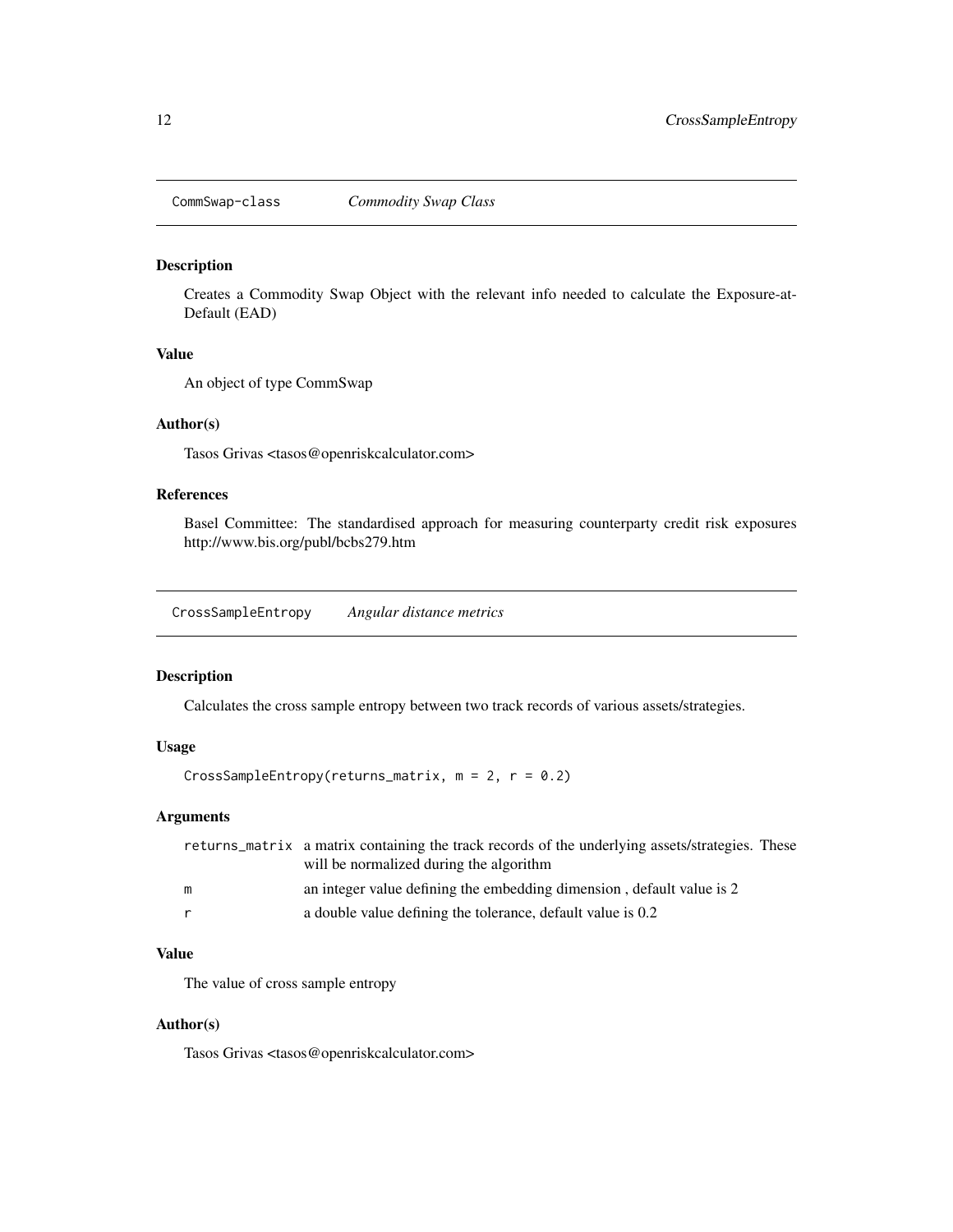#### <span id="page-12-0"></span> $CSA-class$   $13$

### References

https://physoc.onlinelibrary.wiley.com/doi/epdf/10.1113/expphysiol.2007.037150

### Examples

```
## calling CrossSampleEntropy() without an argument loads the historical edhec data
## for the "Short Selling" and "Convertible Arbitrage" strategies
returns_matrix = PerformanceAnalytics::edhec[,c("Short Selling","Convertible Arbitrage")]
Cross_Sample_Entropy = CrossSampleEntropy(returns_matrix,m=2,r=0.2)
```

| CSA-class | CSA Class |
|-----------|-----------|
|           |           |

### Description

Creates a collateral agreement Object containing all the relevant data and methods regarding the maturity factor and the calculation of the exposures after applying the relevant threshold

### Arguments

| ID            | The ID of the CSA ID                                                                                           |
|---------------|----------------------------------------------------------------------------------------------------------------|
| Counterparty  | The counterparty the CSA is linked to                                                                          |
| Currency      | The currency that the CSA applies to (can be a list of different currencies)                                   |
| TradeGroups   | The trade groups that the CSA applies to                                                                       |
| Values_type   | The type of the numerical values (can be "Actual" or "Perc" whereby the values<br>are percentages of the MtM)  |
| thres_cpty    | The maximum exposure that the counterparty can generate before collateral will<br>need to be posted            |
| thres_PO      | The maximum exposure that the processing organization can generate before<br>collateral will need to be posted |
| MTA_cpty      | The minimum transfer amount for the counterparty                                                               |
| MTA_PO        | The minimum transfer amount for the processing organization                                                    |
| IM_cpty       | The initial margin that is posted by the counterparty                                                          |
| IM_PO         | The initial margin that is posted by the processing organization                                               |
| mpor_days     | The margin period of risk in days                                                                              |
| remargin_freq | The frequency of re-margining the exposure in days                                                             |
| rounding      | The rounding amount of the transfers                                                                           |

### Value

An object of type CSA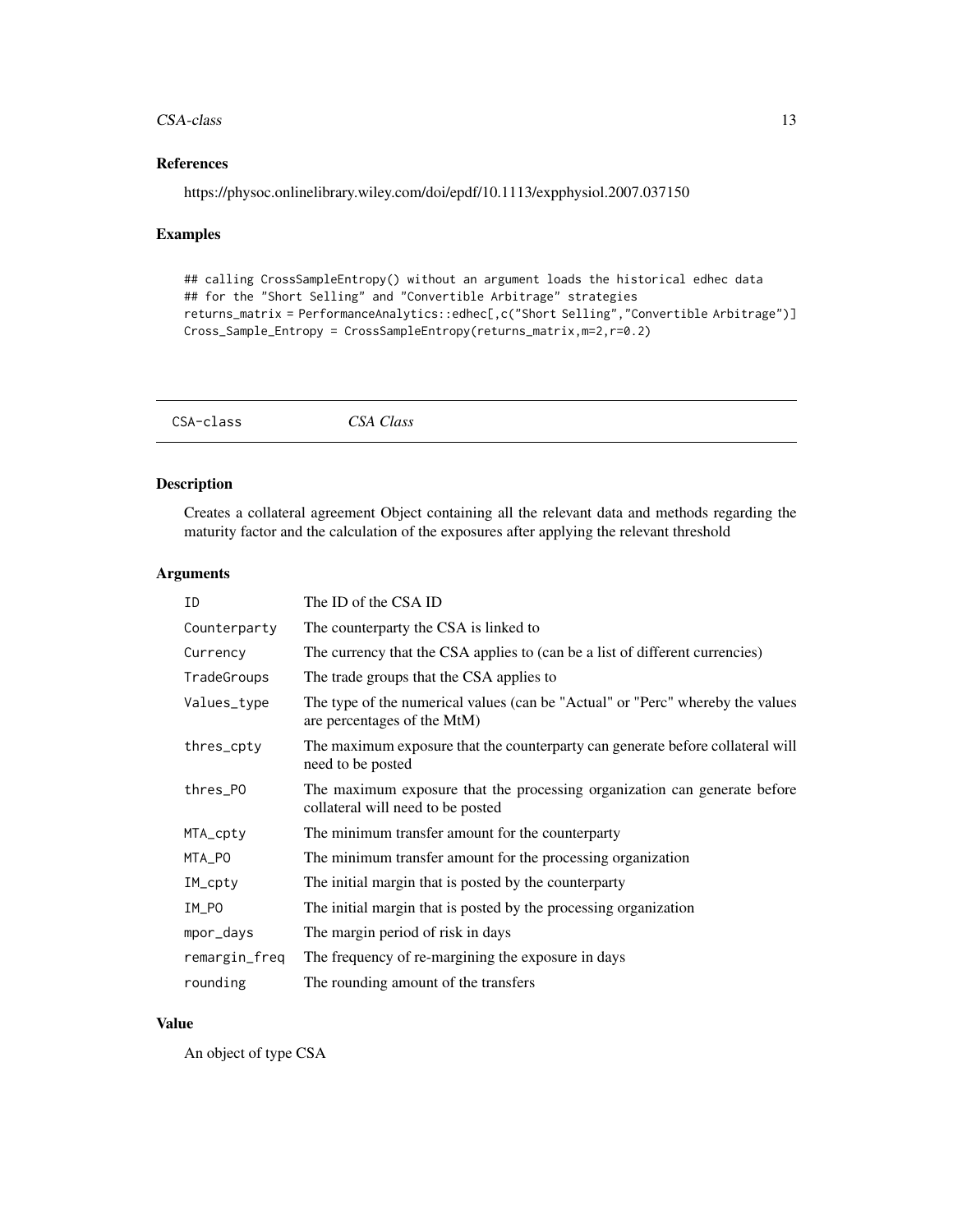#### <span id="page-13-0"></span>Author(s)

Tasos Grivas <tasos@openriskcalculator.com>

#### References

Basel Committee: The standardised approach for measuring counterparty credit risk exposures http://www.bis.org/publ/bcbs279.htm

#### Examples

```
csa_raw = read.csv(system.file("extdata", "CSA.csv", package = "Trading"),
  header=TRUE,stringsAsFactors = FALSE)
csas = list()for(i in 1:nrow(csa_raw))
{
\text{csas}[\text{[i]}] = \text{CSA}()csas[[i]]$PopulateViaCSV(csa_raw[i,])
}
```
Curve-class *Curve Class*

#### Description

Creates a Curve Object containing pairs of Tenors with relevant rates and the interpolation function. Also, methods for populating the object via a .csv file and the generation of the interpolation function via cubic splines are included.

#### Arguments

| Tenors          | The Tenors of the curve                                                                                   |
|-----------------|-----------------------------------------------------------------------------------------------------------|
| Rates           | The rates on the corresponding tenors                                                                     |
| interp_function |                                                                                                           |
|                 | (Optional) The interpolation function of the curve. Can be populated via the<br>'CalcInterpPoints' method |

### Value

An object of type Curve

#### Author(s)

Tasos Grivas <tasos@openriskcalculator.com>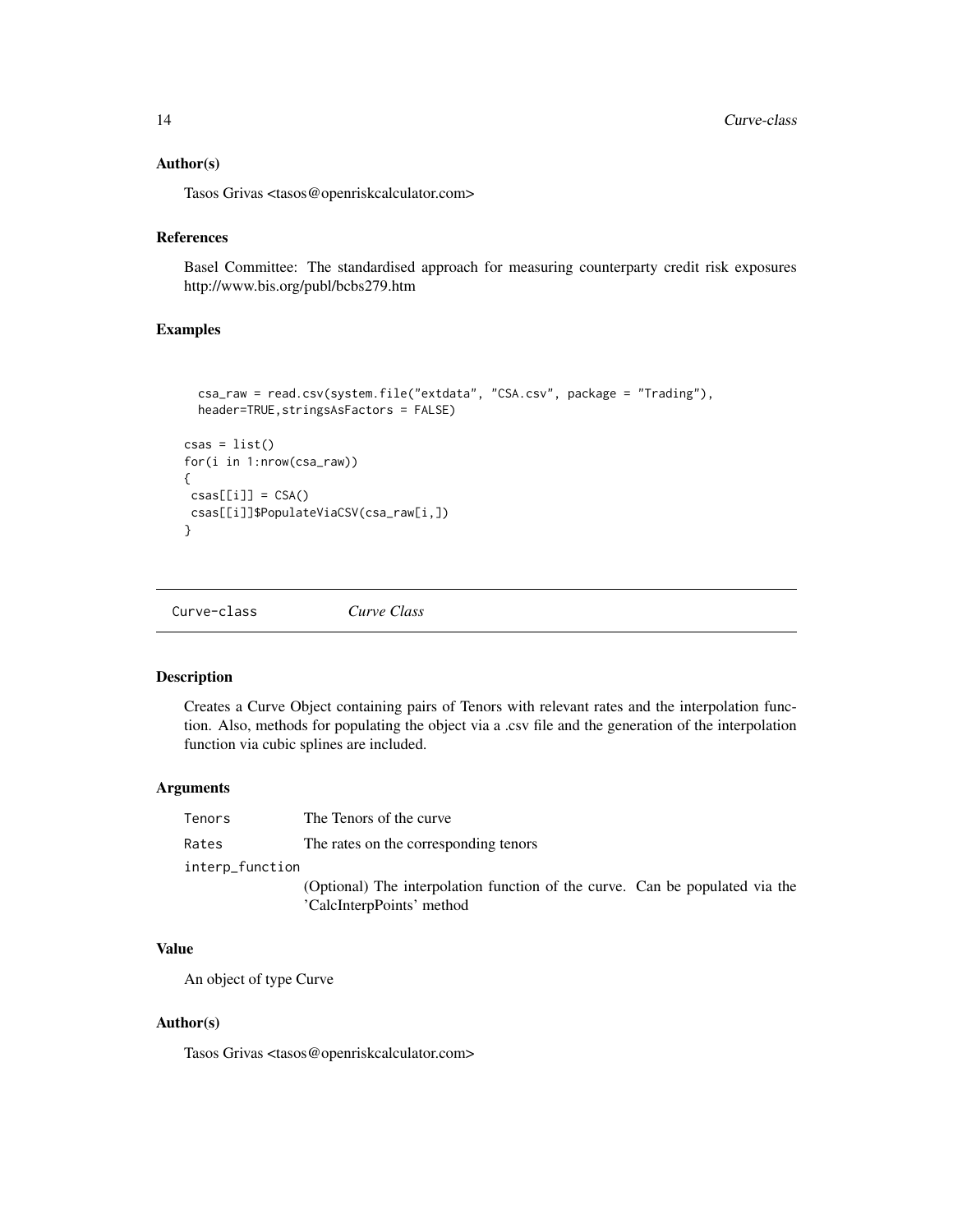#### <span id="page-14-0"></span>DynamicBeta 15

#### Examples

```
## generating a curve either directly or through a csv -
## the spot_rates.csv file can be found on the extdata folder in the installation library path
funding_curve = Curve(Tenors=c(1,2,3,4,5,6,10),Rates=c(4,17,43,47,76,90,110))
spot\_rates = Curve()spot_rates$PopulateViaCSV('spot_rates.csv')
time\_points = seq(0, 5, 0.01)spot_curve = spot_rates$CalcInterpPoints(time_points)
```
DynamicBeta *Time Varying Beta via Kalman filter & smoother*

#### Description

Calculates the beta of an investment strategy or stock by applying the Kalman filter & smoother. Apart from the beta timeseries, the state covariances are also returned so as to provide an estimate of the uncertainty of the results. The python package "Pykalman" is used for the calculations given its proven stability.

#### Usage

```
DynamicBeta(csvfilename, do_not_set_to_true = FALSE)
```
#### Arguments

csvfilename the name of csv file containing the track record of the fund  $\&$  the benchmark do\_not\_set\_to\_true

> function returns zero when TRUE - used only so as to pass the CRAN tests where pykalman couldn't be installed

#### Value

A list of beta values based on Kalman Filter & smoother and the respective covariance matrices

#### Author(s)

Tasos Grivas <tasos@openriskcalculator.com>

```
## calling DynamicBeta() without an argument loads a test file containing a sample track
## record and a benchmark index
## ATTENTION!!: set do_not_set_to_true to FALSE when running the example
##-- this is only used to pass CRAN tests whereby
## pykalman was not installable!
dyn_beta_values = DynamicBeta(do_not_set_to_true = TRUE)
```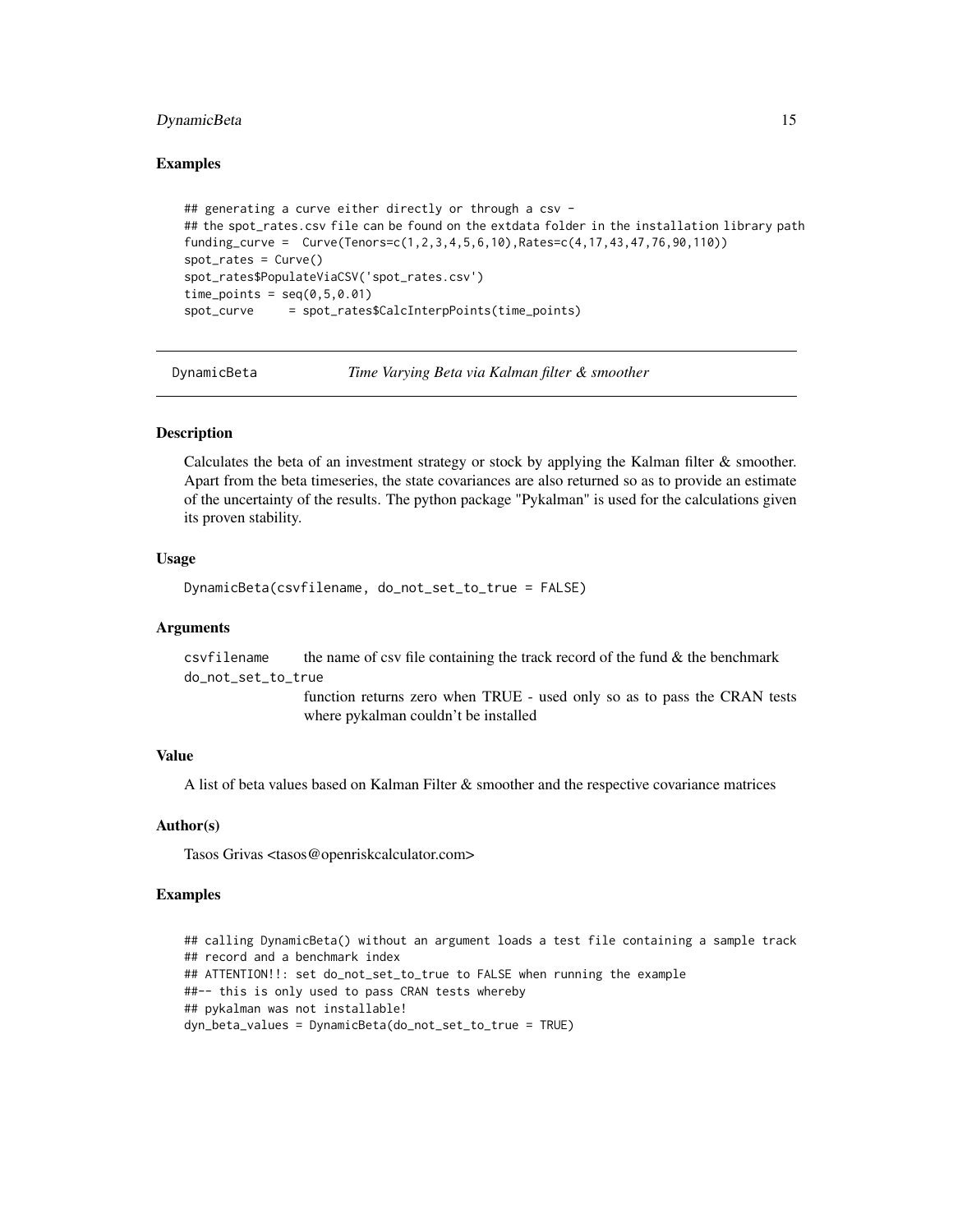<span id="page-15-0"></span>Equity-class *Equity Class*

#### Description

Creates an Equity object

#### Arguments

| Notional     | The notional amount of the trade           |
|--------------|--------------------------------------------|
| MTM          | The mark-to-market valuation of the trade  |
| Currency     | The currency set that the trade belongs to |
| BuySell      | Takes the values of either 'Buy' or 'Sell' |
| ISIN         | the ISIN of the Equity                     |
| traded_price | the price that trade was done              |
| Issuer       | the issuer of the stock                    |
|              |                                            |

### Value

An object of type Equity

### Author(s)

Tasos Grivas <tasos@openriskcalculator.com>

### Examples

```
tr1 = Equity(external_id="ext1",Notional=10000,MtM=30,Currency="EUR",BuySell='Buy',
traded\_price = 10, ISIN = "XS04340432", Issuer='FirmA')
```
EquityIndexFuture-class

*Equity Index Future Class*

### Description

Creates an Equity Index Future object with the relevant info needed to calculate the Exposure-at-Default (EAD)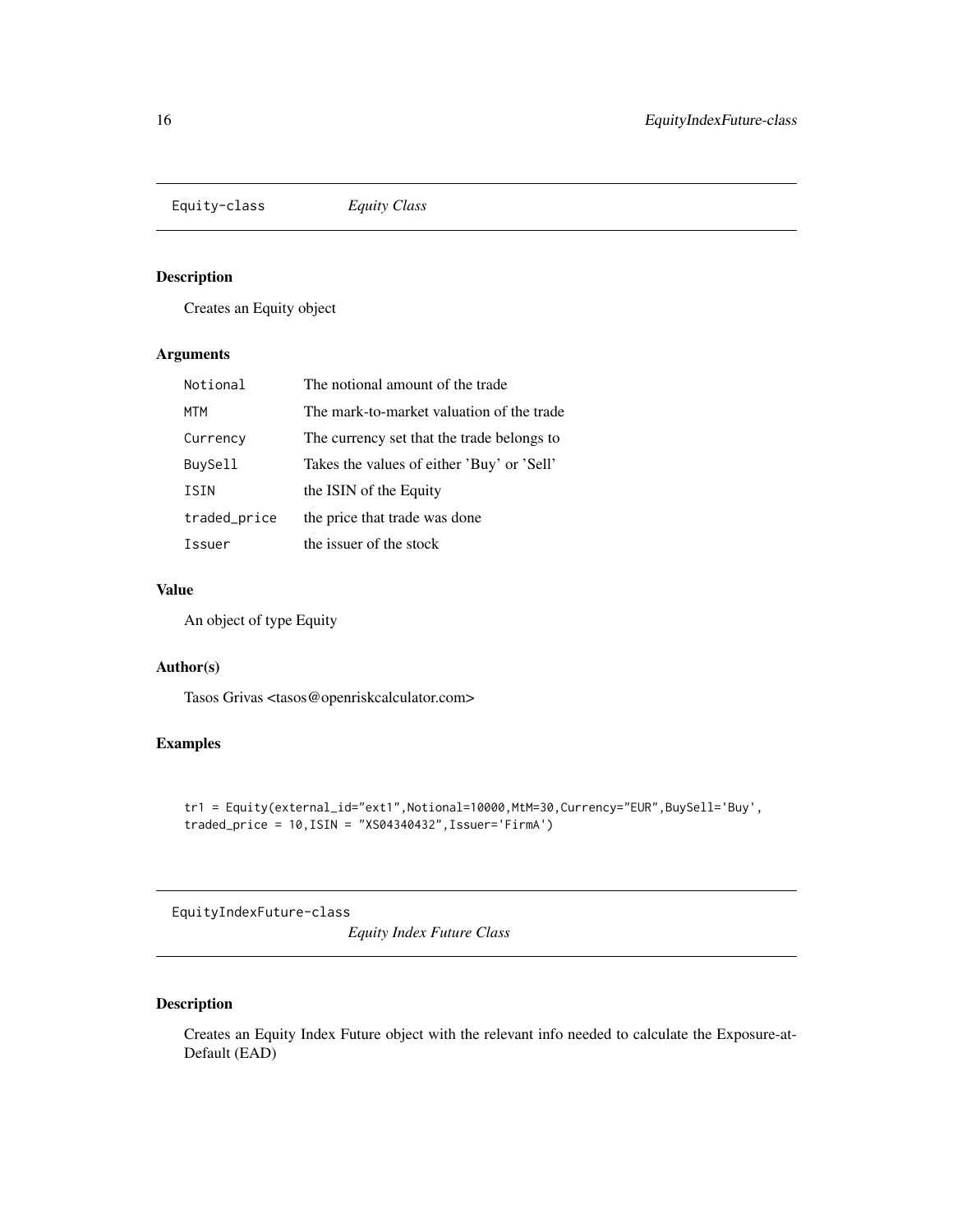### <span id="page-16-0"></span>Arguments

| Notional     | The notional amount of the trade                                                |
|--------------|---------------------------------------------------------------------------------|
| MTM          | The mark-to-market valuation of the trade                                       |
| Currency     | The currency set that the trade belongs to                                      |
| Si           | The number of years that the trade will take to start (zero if already started) |
| Ei           | The number of years that the trade will expire                                  |
| BuySell      | Takes the values of either 'Buy' or 'Sell'                                      |
| traded_price | the price that trade was done                                                   |

### Value

An object of type EquityIndexFuture

#### Author(s)

Tasos Grivas <tasos@openriskcalculator.com>

### Examples

```
example_trades = ParseTrades()
Equity_Index_Future_trade = example_trades[[18]]
```
EquityOptionIndex-class

*Equity Option Index Class*

### Description

Creates an Equity Option Index object with the relevant info needed to calculate the Exposure-at-Default (EAD)

### Arguments

| Notional     | The notional amount of the trade                                                |
|--------------|---------------------------------------------------------------------------------|
| MTM          | The mark-to-market valuation of the trade                                       |
| Currency     | The currency set that the trade belongs to                                      |
| Si           | The number of years that the trade will take to start (zero if already started) |
| Ei           | The number of years that the trade will expire                                  |
| BuySell      | Takes the values of either 'Buy' or 'Sell'                                      |
| traded_price | the price that trade was done                                                   |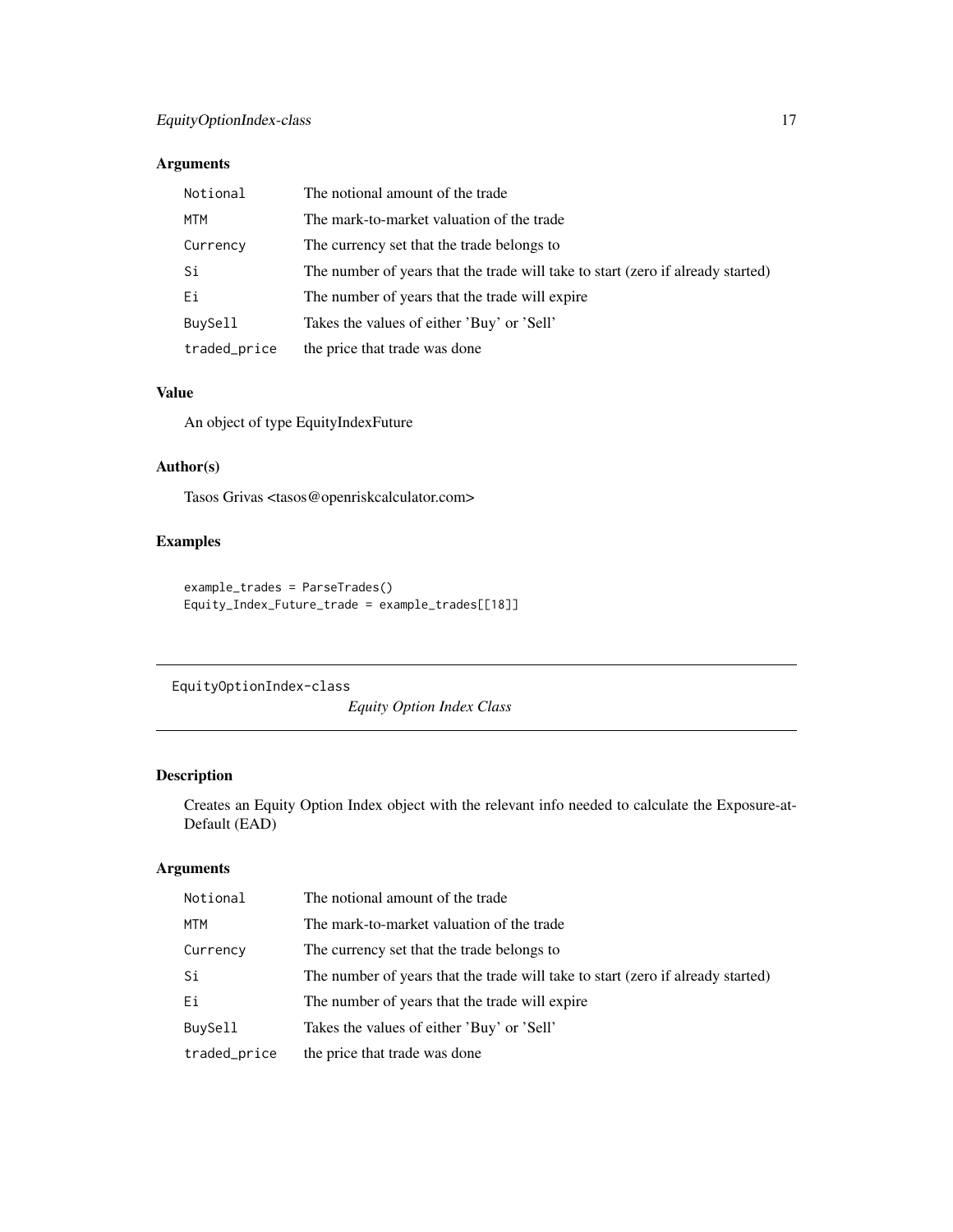### <span id="page-17-0"></span>Value

An object of type EquityOption

### Author(s)

Tasos Grivas <tasos@openriskcalculator.com>

EquityOptionSingle-class

*Equity Option Single Class*

### Description

Creates an Equity Option Single object with the relevant info needed to calculate the Exposure-at-Default (EAD)

### Arguments

| Notional     | The notional amount of the trade                                                |
|--------------|---------------------------------------------------------------------------------|
| MTM          | The mark-to-market valuation of the trade                                       |
| Currency     | The currency set that the trade belongs to                                      |
| Si           | The number of years that the trade will take to start (zero if already started) |
| Ei           | The number of years that the trade will expire                                  |
| BuySell      | Takes the values of either 'Buy' or 'Sell'                                      |
| traded_price | the price that trade was done                                                   |

### Value

An object of type EquityOption

### Author(s)

Tasos Grivas <tasos@openriskcalculator.com>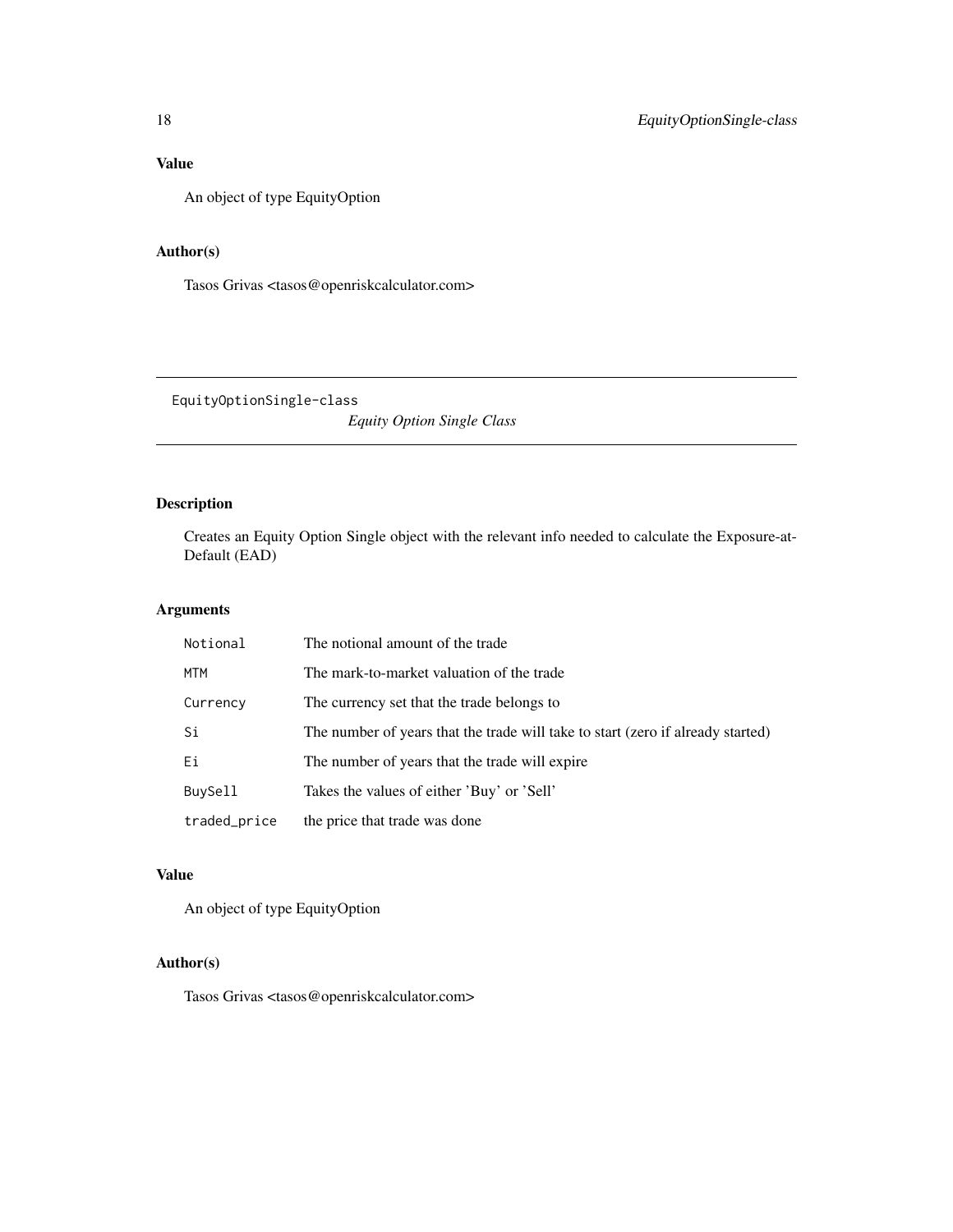<span id="page-18-0"></span>Creates a FX Forward Object with the relevant info needed to calculate the Exposure-at-Default (EAD)

### Arguments

| Notional     | The notional amount of the trade                                                |
|--------------|---------------------------------------------------------------------------------|
| MTM          | The mark-to-market valuation of the trade                                       |
| Currency     | The currency that the input amounts are in                                      |
| ccyPair      | The currency Pair of the trade                                                  |
| Si           | The number of years that the trade will take to start (zero if already started) |
| Еi           | The number of years that the trade will expire                                  |
| BuySell      | Takes the values of either 'Buy' or 'Sell'                                      |
| traded_price | the price that trade was done                                                   |

### Value

An object of type FX Forward

### Author(s)

Tasos Grivas <tasos@openriskcalculator.com>

#### References

Basel Committee: The standardised approach for measuring counterparty credit risk exposures http://www.bis.org/publ/bcbs279.htm

```
## an FX Forward trade
tr1 = FxForward(Notional=10000,MtM=-50,Si=0,Ei=0.75,BuySell='Buy',ccyPair="EUR/USD")
## a dynamic version of the same trade
tr2 = FxForward(MtM=-50,Si=0,Ei=0.75,ccy_paying="USD",amount_paying=10000,
ccy_receiving="EUR",amount_receiving=9900)
tr2$base_ccy="EUR"
tr2$setFXDynamic()
```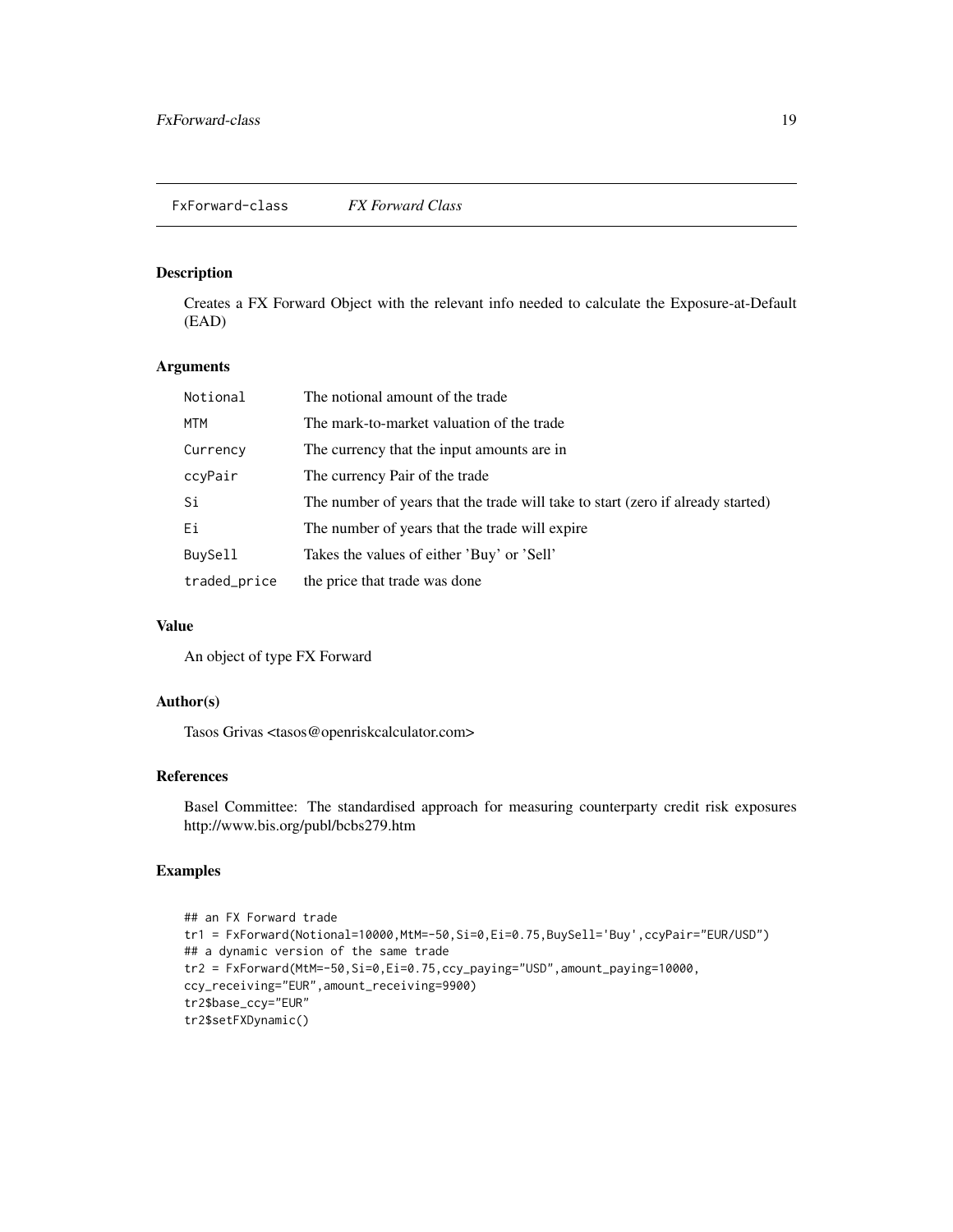<span id="page-19-0"></span>FxSwap-class *Fx Swap Class*

### Description

Creates an FX Swap object with the relevant info needed to calculate the Exposure-at-Default (EAD)

### Arguments

| Notional           | The notional amount of the trade                                                                                                       |
|--------------------|----------------------------------------------------------------------------------------------------------------------------------------|
| MTM                | The mark-to-market valuation of the trade                                                                                              |
| Currency           | The currency that the input amounts are in                                                                                             |
| ccyPair            | The currency Pair of the trade                                                                                                         |
| Si                 | The number of years that the trade will take to start (zero if already started)                                                        |
| Ei                 | The number of years that the trade will expire                                                                                         |
| <b>BuySell</b>     | Takes the values of either 'Buy' or 'Sell'                                                                                             |
| traded_price       | the price that trade was done                                                                                                          |
| fx_near_leg_fields |                                                                                                                                        |
|                    | (Optional) In case the near leg hasn't settled yet, its notional, MtM, settlement<br>date should be provided separated via a semicolon |

### Value

An object of type FXSwap

### Author(s)

Tasos Grivas <tasos@openriskcalculator.com>

### References

Basel Committee: The standardised approach for measuring counterparty credit risk exposures http://www.bis.org/publ/bcbs279.htm

```
tr1 = FxSwap(Notional=10000,MtM=30,ccyPair="EUR/USD",Si=0,Ei=10,
BuySell='Buy',fx_near_leg_fields='1000;-20;2020-02-11')
```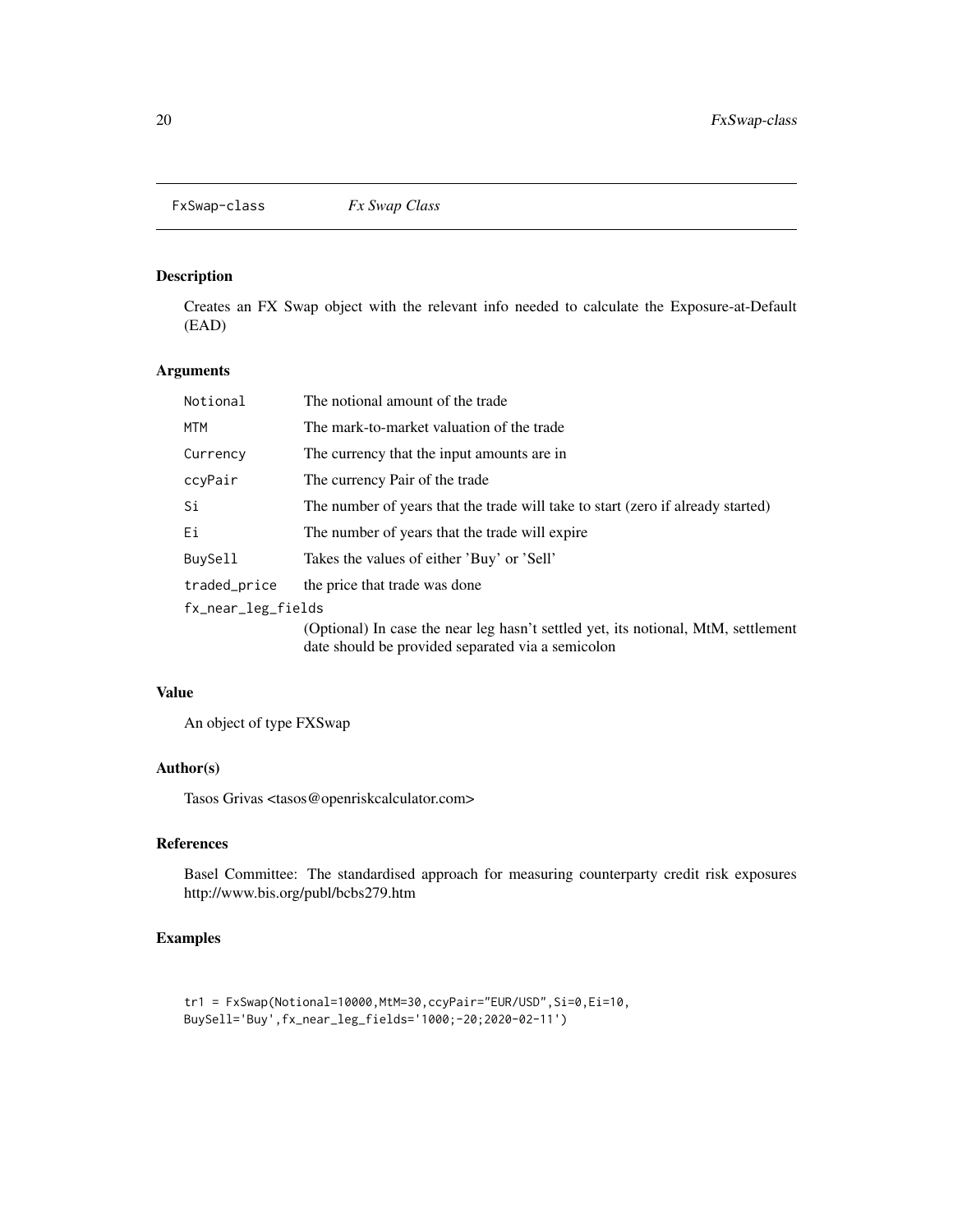<span id="page-20-0"></span>GetTradeDetails *Returns a list with the populated fields of a Trade Object*

#### Description

Returns a list with the populated fields of a Trade Object

#### Usage

```
GetTradeDetails(trade)
```
#### Arguments

trade A trade Object

#### Value

A list of fields

### Author(s)

Tasos Grivas <tasos@openriskcalculator.com>

### Examples

example\_trades = ParseTrades() Equity\_Index\_Future\_trade = example\_trades[[18]] populated\_fields = GetTradeDetails(Equity\_Index\_Future\_trade)

HashTable-class *Hashtable Class*

#### Description

Creates a hashtable-like object so as to represent data with a key structure (for example addon tables, rating-based factors etc). Also, it includes methods for populating the object via a .csv file and finding a value based on a specific key on an interval of keys For examples of the format of the CSVs files, please view RatingsMapping.csv or AddonTable.csv on the extdata folder in the installation folder of the library

### Arguments

| keys        | A vector of keys                       |
|-------------|----------------------------------------|
| values      | A vector of values mapping to the keys |
| keys_type   | The type of the keys                   |
| values_type | The type of the values                 |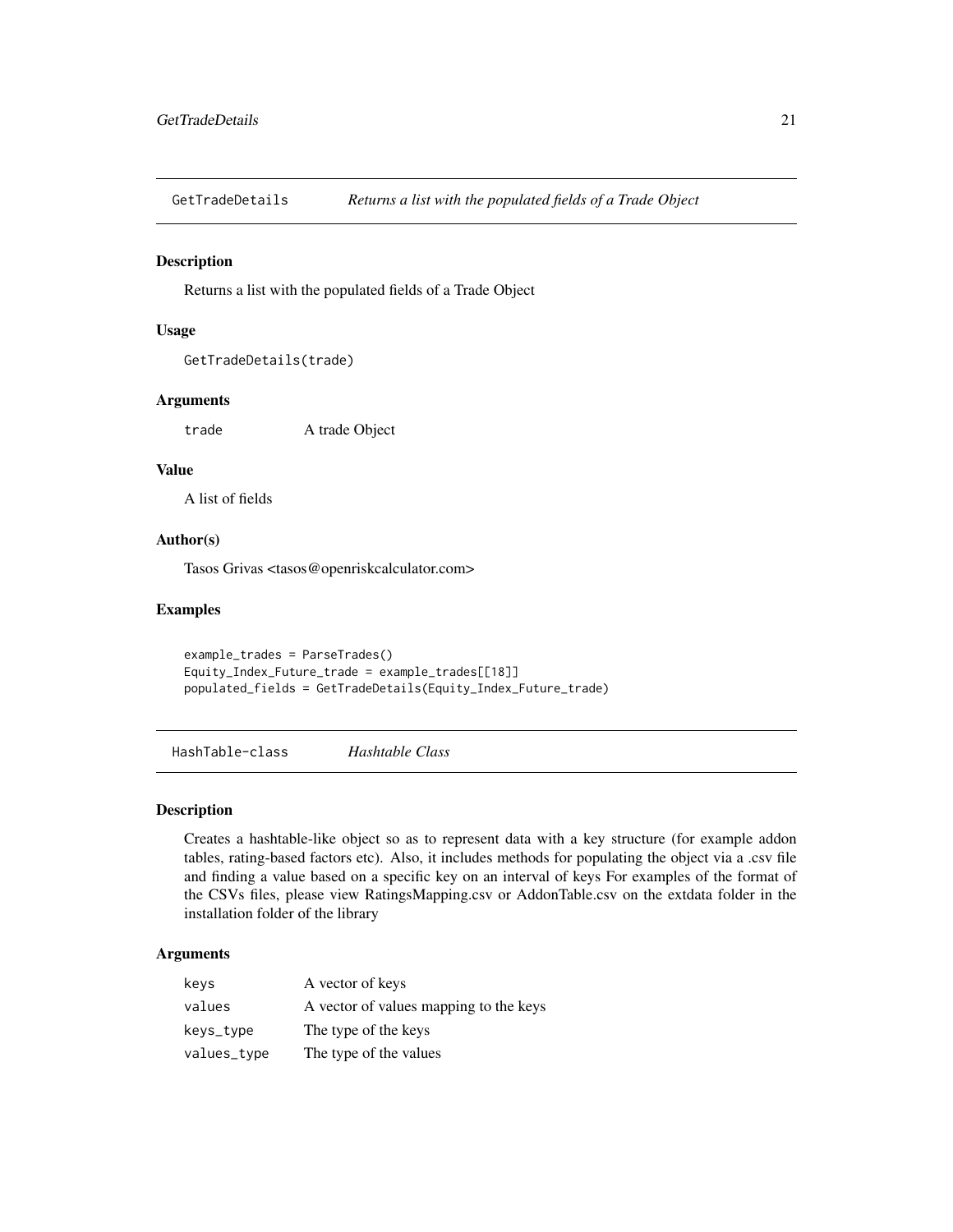#### <span id="page-21-0"></span>Value

An object of type HashTable

#### Author(s)

Tasos Grivas <tasos@openriskcalculator.com>

#### Examples

```
## loading a ratings' mapping matrix from the extdata folder
rating_table = HashTable('RatingsMapping.csv',"character","numeric")
reg_weight =rating_table$FindValue("AAA")
```
InformationAdjustedBeta

*Information Adjusted Beta*

#### Description

Calculates the Information-Adjusted Beta between the track records of two assets/strategies which covers for cases whereby the 'typical' linearity and Gaussian I.I.D assumptions do not hold. The normalized cross sample entropy has been utilized for the mutual information estimation.

#### Usage

```
InformationAdjustedBeta(x, y, m = 2, r = 0.2)
```
#### Arguments

| $\mathsf{x}$ | a vector containing the track record of the underlying asset/strategy (can be a<br>data.table, data.frame, vector etc) |
|--------------|------------------------------------------------------------------------------------------------------------------------|
| y            | a vector containing the track record of the underlying asset/strategy (can be a<br>data.table, data.frame, vector etc) |
| m            | an integer value defining the embedding dimension for the sample entropy cal-<br>culation, default value is 2          |
| r            | a double value defining the tolerance for the sample entropy calculation, default<br>value is $0.2$                    |

### Value

The information adjusted Beta

#### Author(s)

Tasos Grivas <tasos@openriskcalculator.com>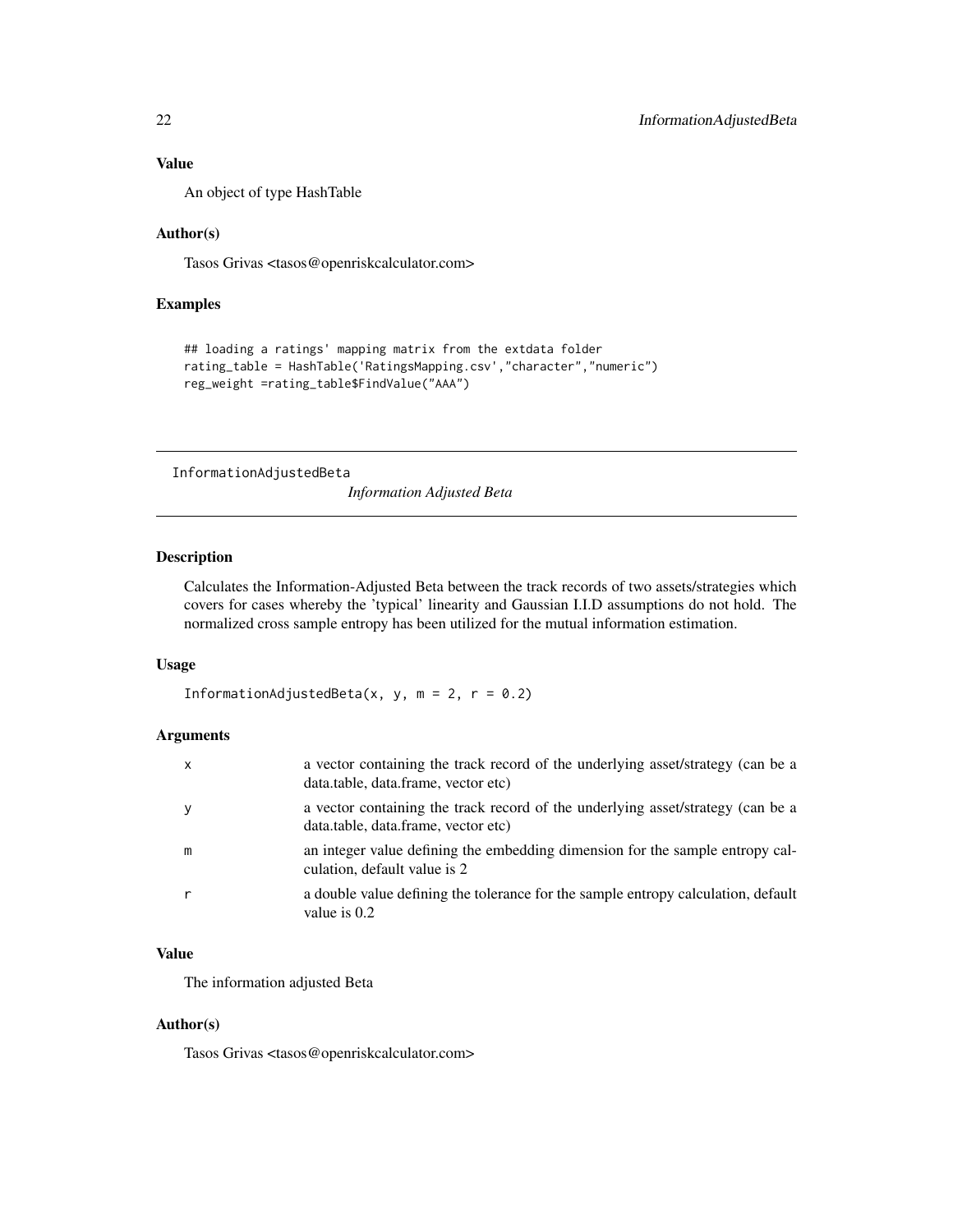### <span id="page-22-0"></span>References

https://github.com/devisechain/Devise/blob/master/yellow\_paper.pdf

#### Examples

```
x = PerformanceAnalytics::edhec[,c("Short Selling")]
y = PerformanceAnalytics::edhec[,c("Convertible Arbitrage")]
Information_Adjusted_Beta = InformationAdjustedBeta = function(x, y, m=2, r=0.2)
```
InformationAdjustedCorr

*Information Adjusted Correlation*

### Description

Calculates the Information-Adjusted Correlation between the track records of various assets/strategies which covers for cases whereby the 'typical' Pearson's correlation assumptions do not hold. The normalized cross sample entropy has been utilized for the mutual information estimation.

#### Usage

```
InformationAdjustedCorr(x, y, m = 2, r = 0.2)
```
#### Arguments

| $\mathsf{x}$ | a vector containing the track record of the underlying asset/strategy (can be a<br>data.table, data.frame, vector etc) |
|--------------|------------------------------------------------------------------------------------------------------------------------|
| y            | a vector containing the track record of the underlying asset/strategy (can be a<br>data.table, data.frame, vector etc) |
| m            | an integer value defining the embedding dimension for the sample entropy cal-<br>culation, default value is 2          |
| r            | a double value defining the tolerance for the sample entropy calculation, default<br>value is $0.2$                    |

### Value

The information adjusted correlation

#### Author(s)

Tasos Grivas <tasos@openriskcalculator.com>

### References

https://github.com/devisechain/Devise/blob/master/yellow\_paper.pdf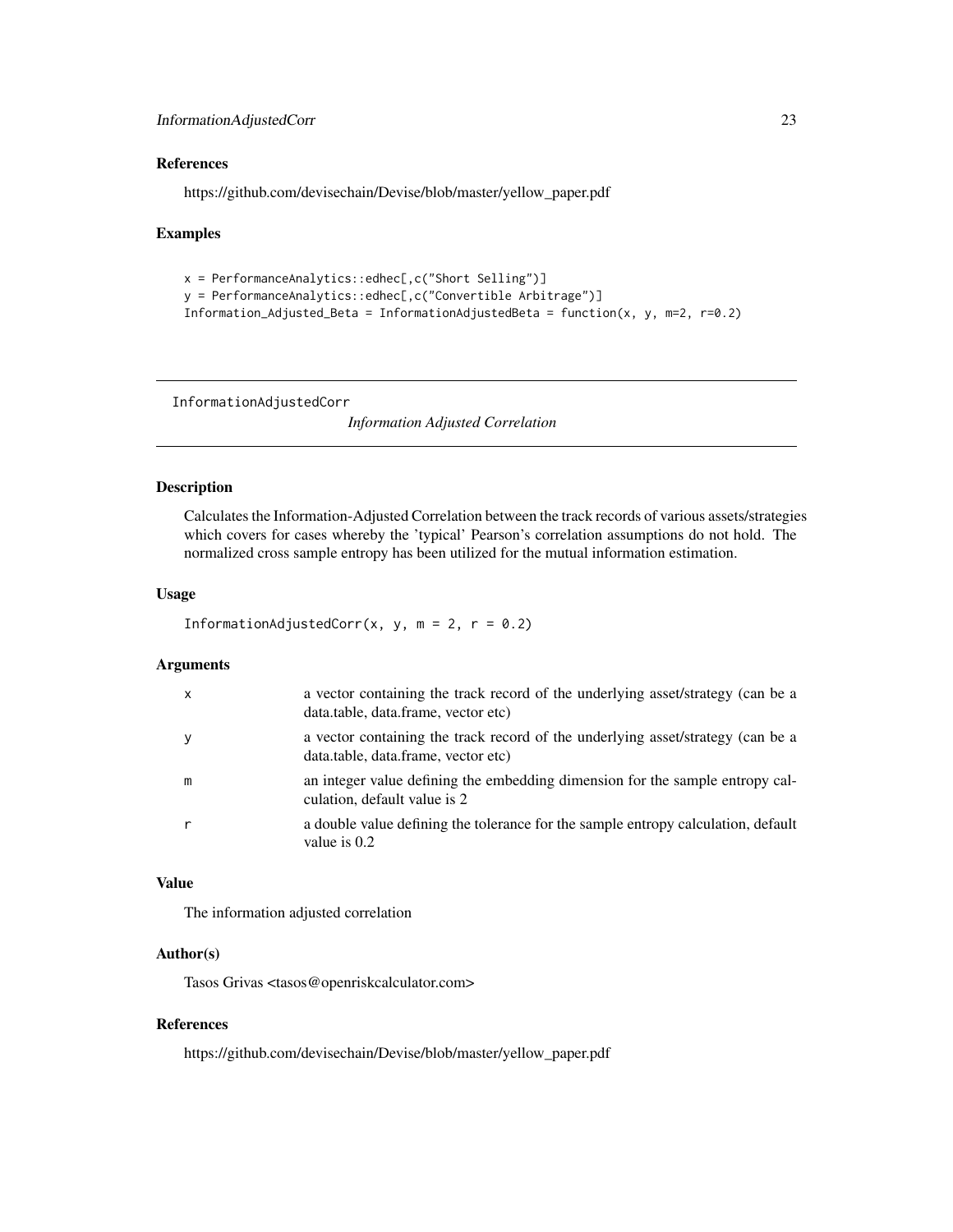### Examples

```
x = PerformanceAnalytics::edhec[,c("Short Selling")]
y = PerformanceAnalytics::edhec[,c("Convertible Arbitrage")]
Information_Adjusted_Corr = InformationAdjustedCorr(x, y, m=2, r=0.2)
```
IRDFuture-class *IRD Future Class*

### Description

Creates an IRD Future Object with the relevant info needed to calculate the Exposure-at-Default (EAD)

### Arguments

| Notional | The notional amount of the trade                                                |
|----------|---------------------------------------------------------------------------------|
| MTM      | The mark-to-market valuation of the trade                                       |
| Currency | The currency set that the trade belongs to                                      |
| Si       | The number of years that the trade will take to start (zero if already started) |
| Ei       | The number of years that the trade will expire                                  |
| BuySell  | Takes the values of either 'Buy' or 'Sell'                                      |

#### Value

An object of type IRDFuture

IRDSwap-class *IRD Swap Class*

### Description

Creates an IRD Swap Object with the relevant info needed to calculate the Exposure-at-Default (EAD)

### Arguments

| Notional | The notional amount of the trade                                                |
|----------|---------------------------------------------------------------------------------|
| MTM      | The mark-to-market valuation of the trade                                       |
| Currency | The currency set that the trade belongs to                                      |
| Si       | The number of years that the trade will take to start (zero if already started) |
| Ei       | The number of years that the trade will expire                                  |
| BuySell  | Takes the values of either 'Buy' or 'Sell'                                      |

<span id="page-23-0"></span>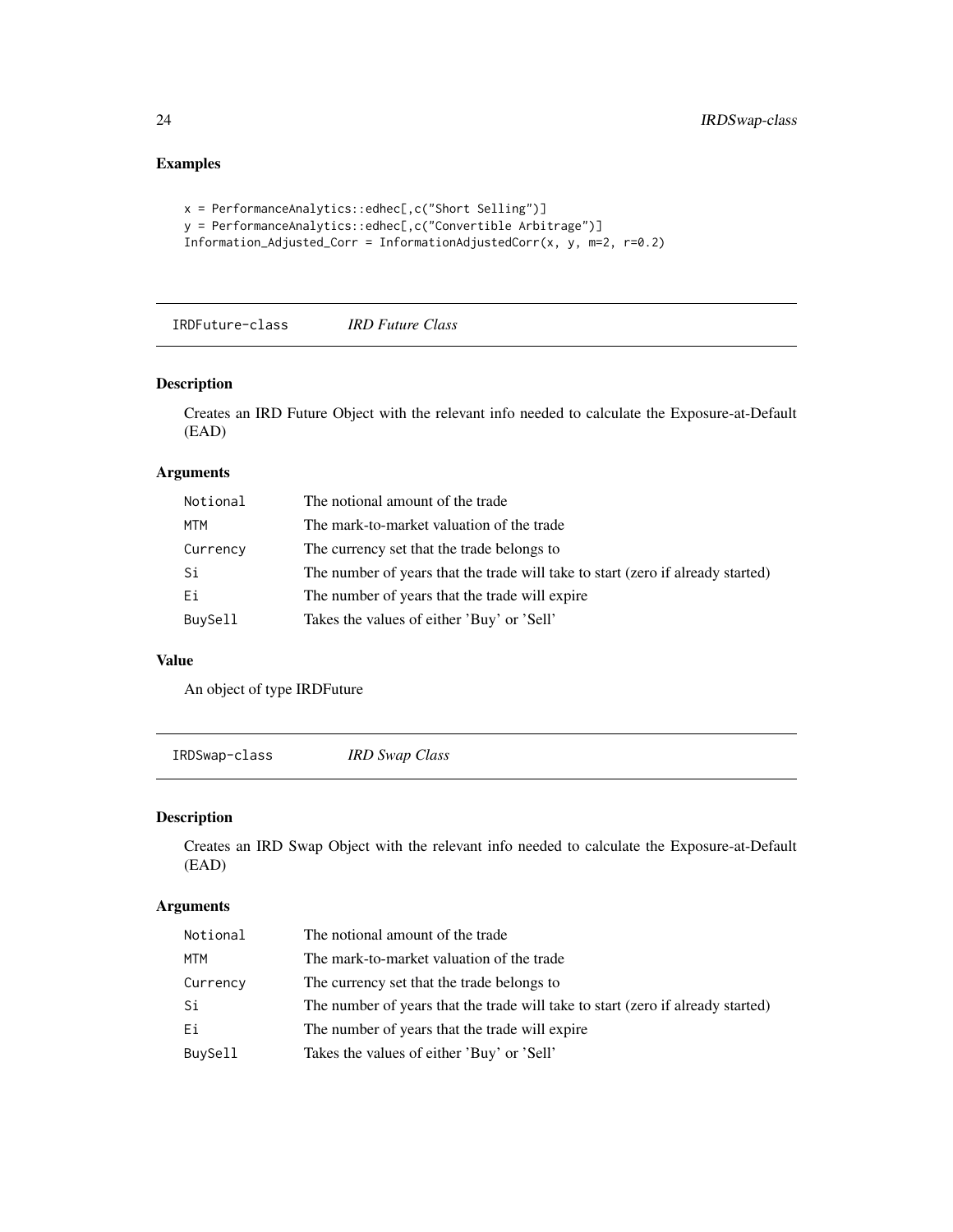### <span id="page-24-0"></span>IRDSwaption-class 25

### Value

An object of type IRDSwap

### Examples

```
# the IRD Swap trade given in the Basel regulation IRD example
```
tr1 = IRDSwap(Notional=10000,MtM=30,Currency="USD",Si=0,Ei=10,BuySell='Buy')

IRDSwaption-class *IRD Swaption Class*

### Description

Creates an IRD Swaption Object with the relevant info needed to calculate the Exposure-at-Default (EAD)

### Arguments

| Notional        | The notional amount of the trade                                                |
|-----------------|---------------------------------------------------------------------------------|
| MTM             | The mark-to-market valuation of the trade                                       |
| Currency        | The currency set that the trade belongs to                                      |
| Si              | The number of years that the trade will take to start (zero if already started) |
| Ei              | The number of years that the trade will expire                                  |
| BuySell         | Takes the values of either 'Buy' or 'Sell'                                      |
| OptionType      | Takes the values of either 'Put' or 'Call'                                      |
| UnderlyingPrice |                                                                                 |
|                 | The current price of the underlying                                             |
| StrikePrice     | The strike price of the option                                                  |

#### Value

An object of type IRDSwaption

#### Author(s)

Tasos Grivas <tasos@openriskcalculator.com>

### References

Basel Committee: The standardised approach for measuring counterparty credit risk exposures http://www.bis.org/publ/bcbs279.htm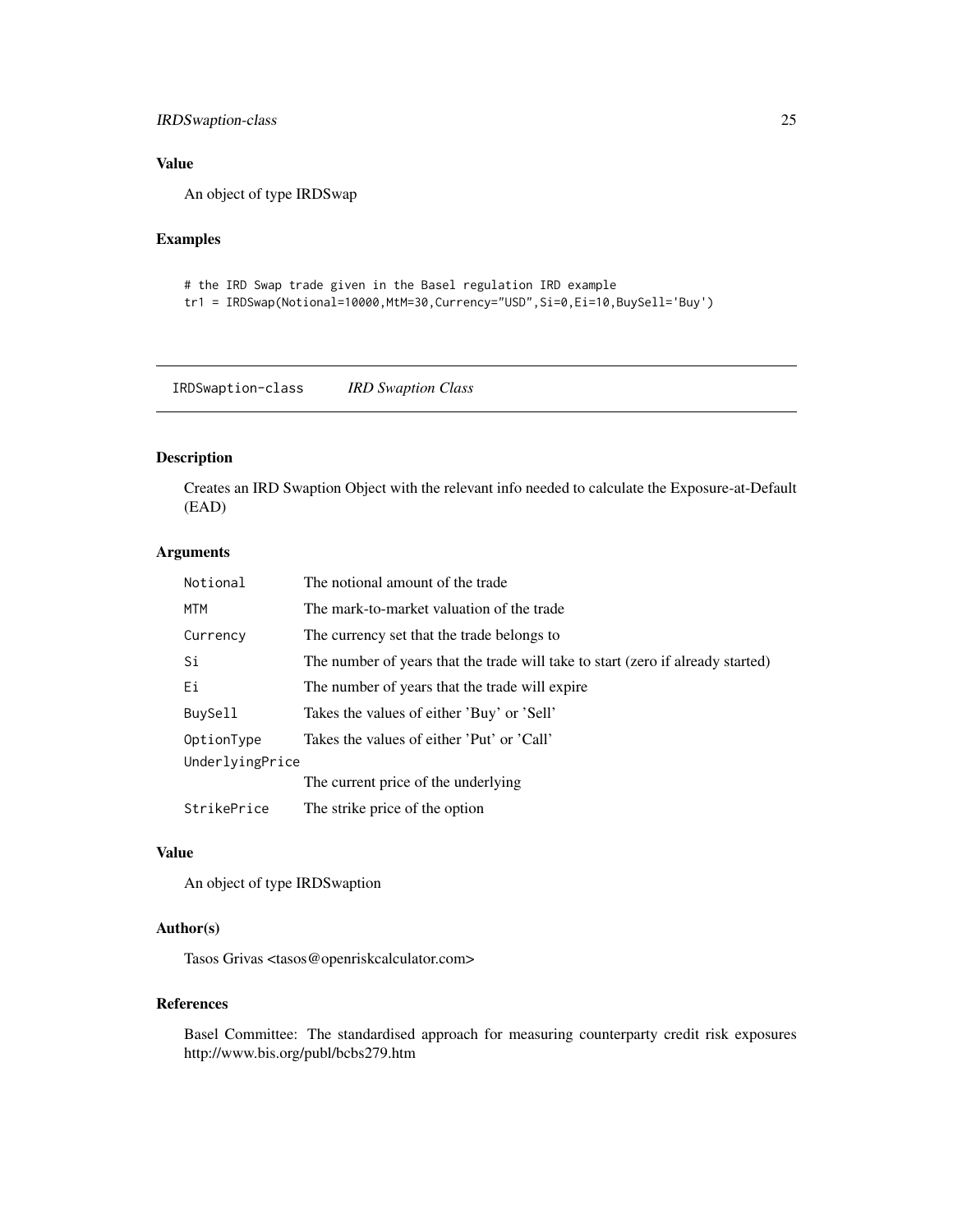### <span id="page-25-0"></span>Examples

```
# the Swaption trade given in the Basel regulation IRD example
tr3 = IRDSwaption(Notional=5000,MtM=50,Currency="EUR",Si=1,Ei=11,BuySell='Sell',
OptionType='Put',UnderlyingPrice=0.06,StrikePrice=0.05)
```
IRDSwapVol-class *IRD Swap Volatility Class*

#### Description

Creates an IRD Swap Volatility-based Object with the relevant info needed to calculate the Exposureat-Default (EAD)

#### Value

An object of type IRDSwapVol

NormXASampEn *Normalized Cross Sample Entropy*

#### Description

Calculates the Normalized Cross Sample Entropy of the track records of two assets/strategies based on the sample entropy.

#### Usage

NormXASampEn(x, y, m = 2,  $r = 0.2$ )

#### Arguments

| $\mathsf{X}$ | a vector containing the track record of the underlying asset/strategy, this will be<br>normalized during the algorithm |
|--------------|------------------------------------------------------------------------------------------------------------------------|
| y            | a vector containing the track record of the underlying asset/strategy, this will be<br>normalized during the algorithm |
| m            | an integer value defining the embedding dimension, default value is 2                                                  |
|              | a double value defining the tolerance, default value is 0.2                                                            |

### Value

A value containing the NormXASampEn

#### Author(s)

Tasos Grivas <tasos@openriskcalculator.com>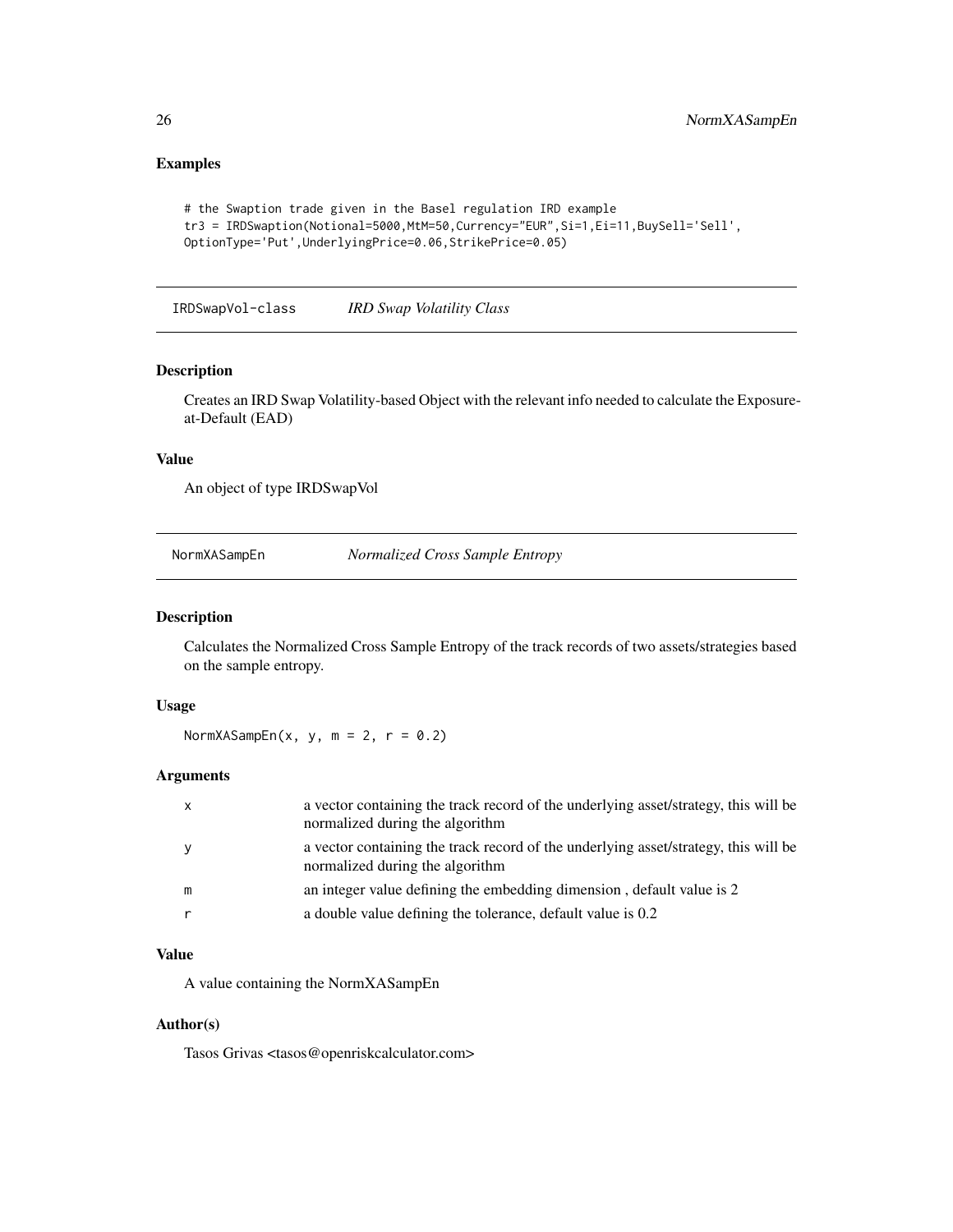### <span id="page-26-0"></span>OtherExposure-class 27

### References

Lopez de Prado, Marcos, Codependence (Presentation Slides) (January 2, 2020). Available at SSRN: https://ssrn.com/abstract=3512994

#### Examples

```
x = PerformanceAnalytics::edhec[,c("Short Selling")]
y = PerformanceAnalytics::edhec[,c("Convertible Arbitrage")]
Normalized_Cross_Sample_Entropy = NormXASampEn(x, y, m=2, r=0.2)
```
OtherExposure-class *OtherExposure Class*

#### Description

Creates a OtherExposure Object with the relevant info needed to calculate the Exposure-at-Default (EAD)

### Arguments

| Notional | The notional amount of the trade                                                |
|----------|---------------------------------------------------------------------------------|
| MTM      | The mark-to-market valuation of the trade                                       |
| Currency | The currency set that the trade belongs to                                      |
| Si       | The number of years that the trade will take to start (zero if already started) |
| Ei       | The number of years that the trade will expire                                  |
| BuySell  | Takes the values of either 'Buy' or 'Sell'                                      |
| SubClass | Defines the hedging set the relevant trade will belong to                       |
|          |                                                                                 |

### Value

An object of type OtherExposure

#### Author(s)

Tasos Grivas <tasos@openriskcalculator.com>

#### References

Regulation (EU) 2019/876 of the European Parliament and of the Council of 20 May 2019 http://data.europa.eu/eli/reg/2019/876/oj

### Examples

tr1 = OtherExposure(Notional=10000,MtM=-50,Si=0,Ei=10, BuySell='Buy',SubClass='Other\_1')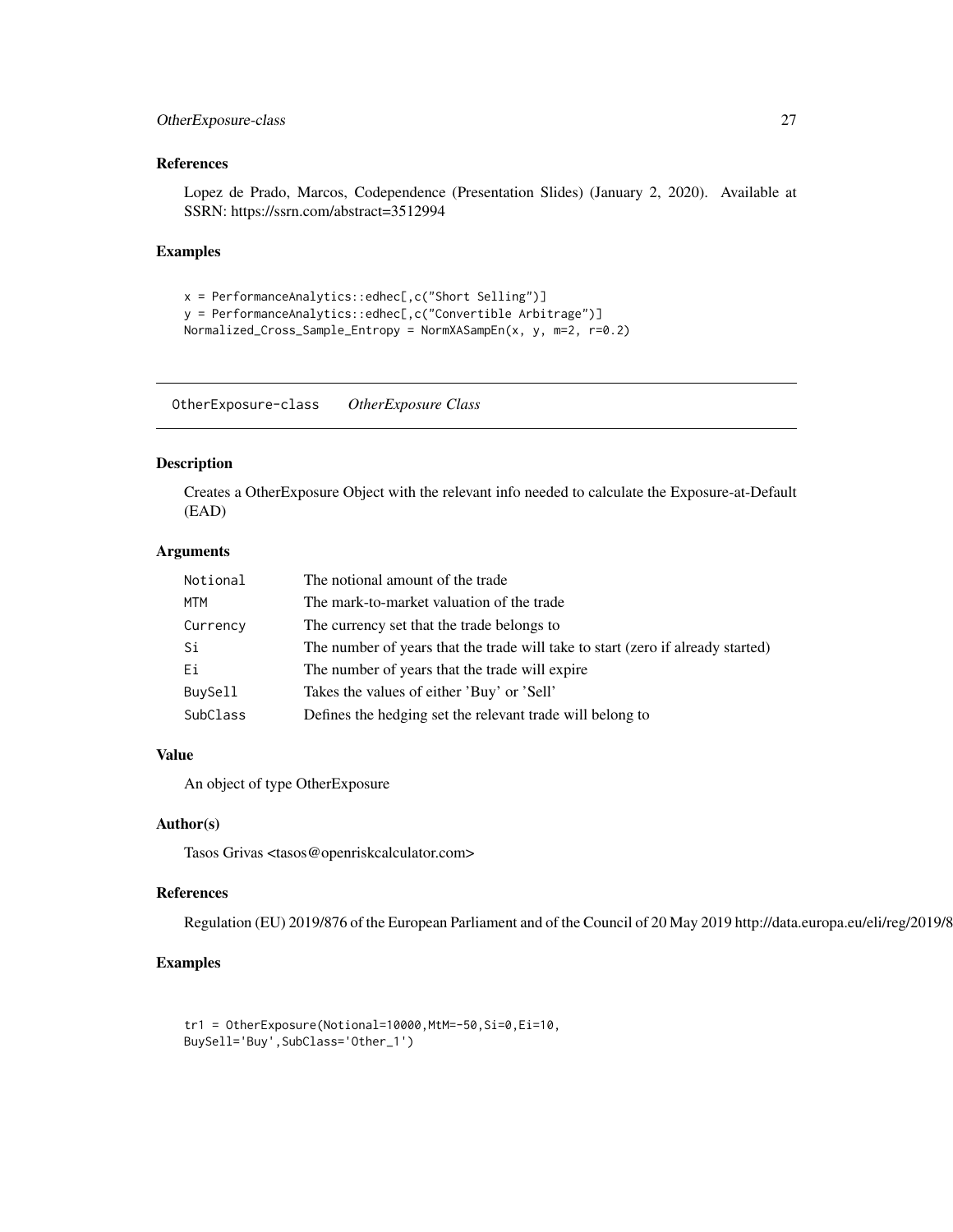<span id="page-27-0"></span>

Parse trades through a .csv file. In case no file name is given, an example file is automatically loaded containing trades corresponding to Basel's SA-CCR regulation (the example trades file can be found on the extdata folder in the installation library path)

#### Usage

```
ParseTrades(csvfilename)
```
### Arguments

csvfilename the name of csv file containing the trades

#### Value

A list of trades

#### Author(s)

Tasos Grivas <tasos@openriskcalculator.com>

#### Examples

```
## calling ParseTrades() without an argument loads a test file containing all
## the different trade types supported
example_trades = ParseTrades()
```
SampleEntropy *Sample Entropy*

### Description

Calculates the sample entropy of a track record. Sample entropy is an improvement of the approximate entropy and should produce accurate results for timeseries of smaller length like historical returns of strategies

#### Usage

SampleEntropy(returns,  $m = 2$ ,  $r = 0.2$ )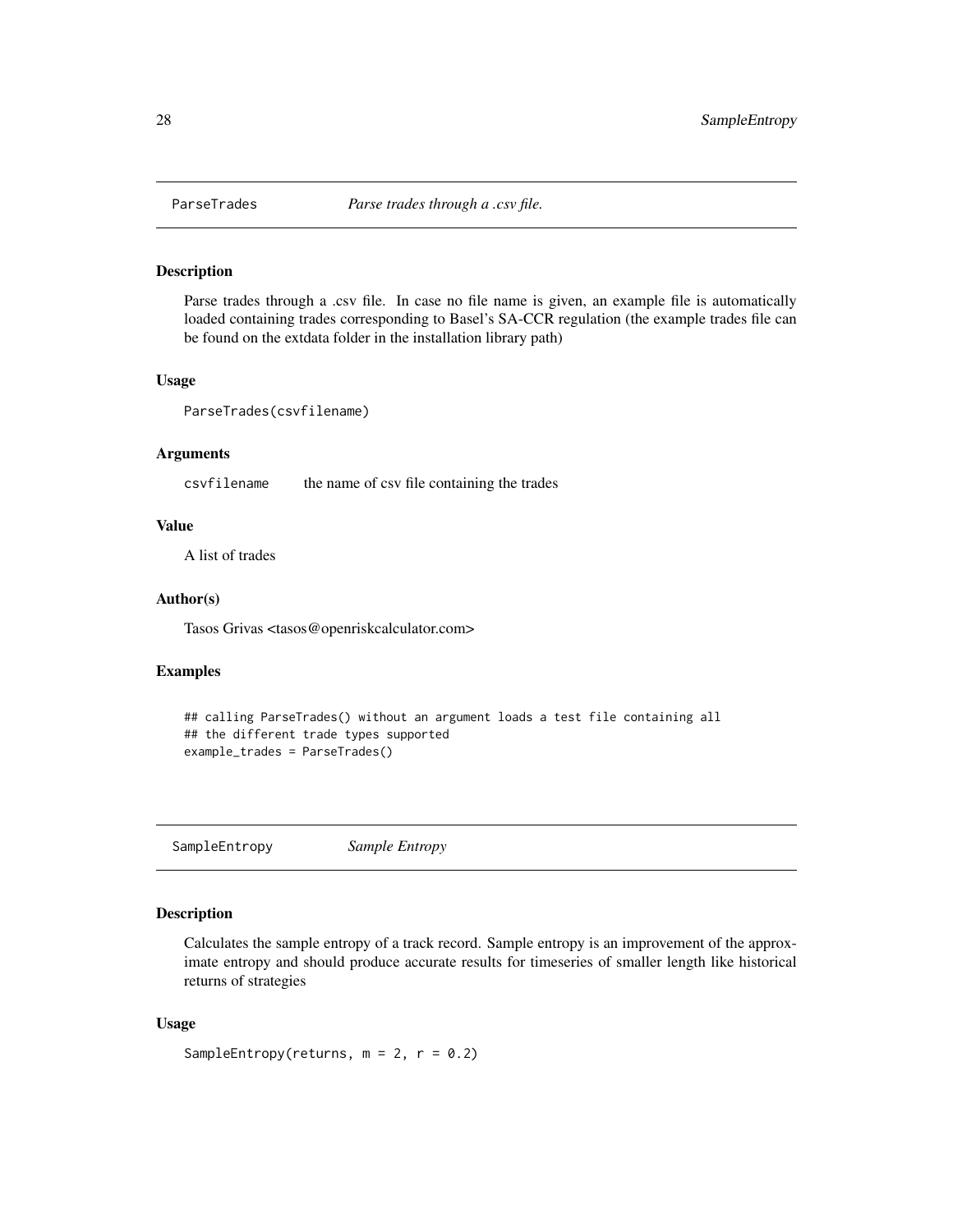### <span id="page-28-0"></span>SelectDerivatives 29

### Arguments

| returns | a vector containing the track record of the underlying asset/strategy, these will<br>be normalized during the algorithm |
|---------|-------------------------------------------------------------------------------------------------------------------------|
| m       | an integer value defining the embedding dimension, default value is 2                                                   |
| r       | a double value defining the tolerance, default value is 0.2                                                             |

### Value

The sample Entropy of the input returns

### Author(s)

Tasos Grivas <tasos@openriskcalculator.com>

### References

https://en.wikipedia.org/wiki/Sample\_entropy

#### Examples

```
## calling SampleEntropy() without an argument loads the historical edhec
## data for the "Short Selling" strategy
returns = PerformanceAnalytics::edhec[,c("Short Selling")]
Sample_Entropy = SampleEntropy(returns,m=2,r=0.2)
```
SelectDerivatives *Select the derivatives out of a trades' list*

### Description

Select the derivatives out of a trades' list which will be utilized to calculate the CCR Exposure.

#### Usage

```
SelectDerivatives(trades_list)
```
#### Arguments

trades\_list the file holding the trades of the portfolio

#### Value

The derivatives out of a trades' list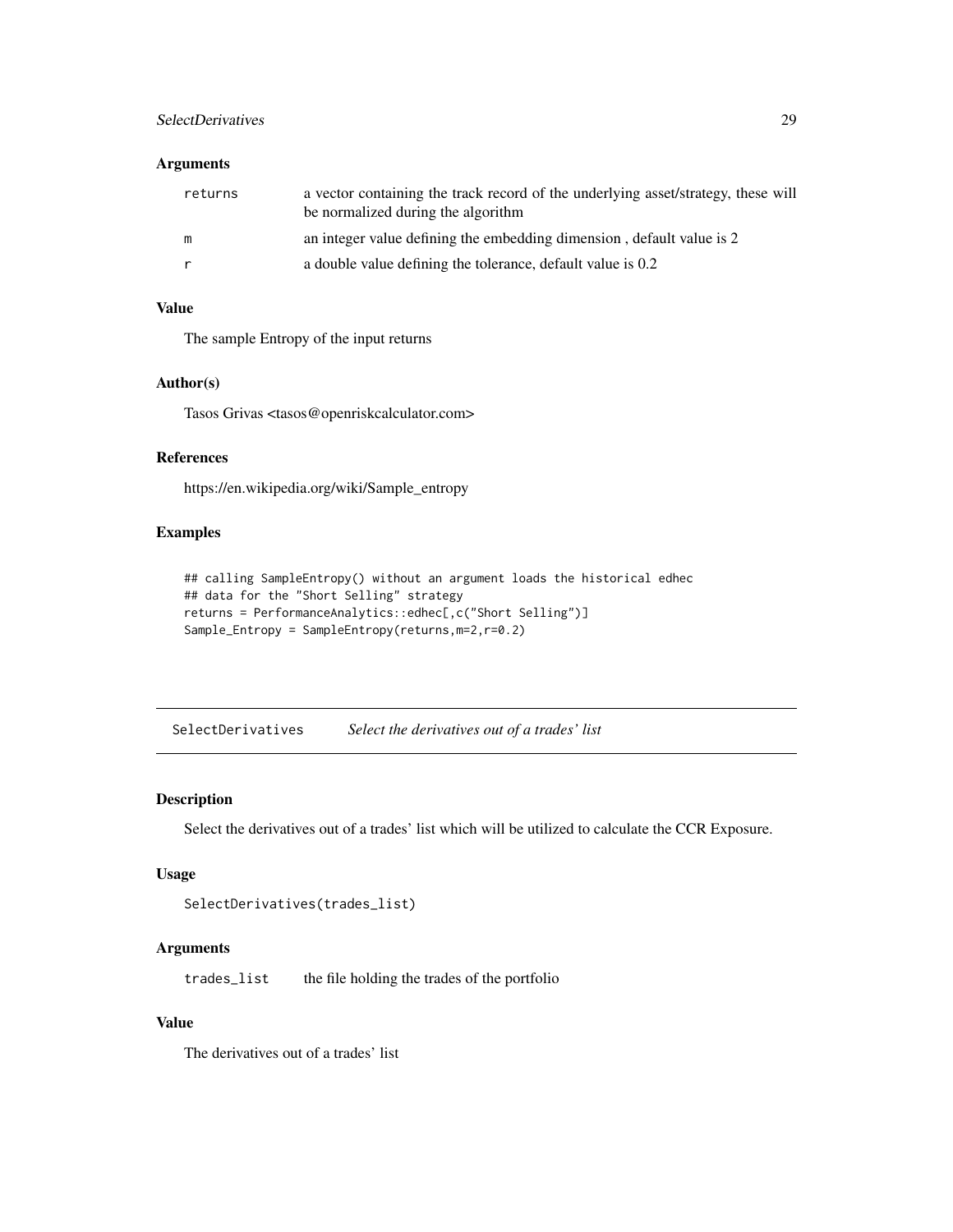#### <span id="page-29-0"></span>Author(s)

Tasos Grivas <info@openriskcalculator.com>

### References

Regulation (EU) 2019/876 of the European Parliament and of the Council of 20 May 2019 http://data.europa.eu/eli/reg/2019/8

VariationOfInformation

*Variation of Information*

### Description

Calculates the variation of information of the track records of two assets/strategies based on the sample entropy.

### Usage

VariationOfInformation(x, y, m = 2, r = 0.2, normalized = TRUE)

#### Arguments

| $\boldsymbol{\mathsf{x}}$ | a vector containing the track record of the underlying asset/strategy, this will be<br>normalized during the algorithm |
|---------------------------|------------------------------------------------------------------------------------------------------------------------|
| у                         | a vector containing the track record of the underlying asset/strategy, this will be<br>normalized during the algorithm |
| m                         | an integer value defining the embedding dimension, default value is 2                                                  |
|                           | a double value defining the tolerance, default value is 0.2                                                            |
| normalized                | a boolean value so as to bound the return value between 0 and 1, default value<br>is TRUE                              |

### Value

A value containing the variation of information

#### Author(s)

Tasos Grivas <tasos@openriskcalculator.com>

#### References

Lopez de Prado, Marcos, Codependence (Presentation Slides) (January 2, 2020). Available at SSRN: https://ssrn.com/abstract=3512994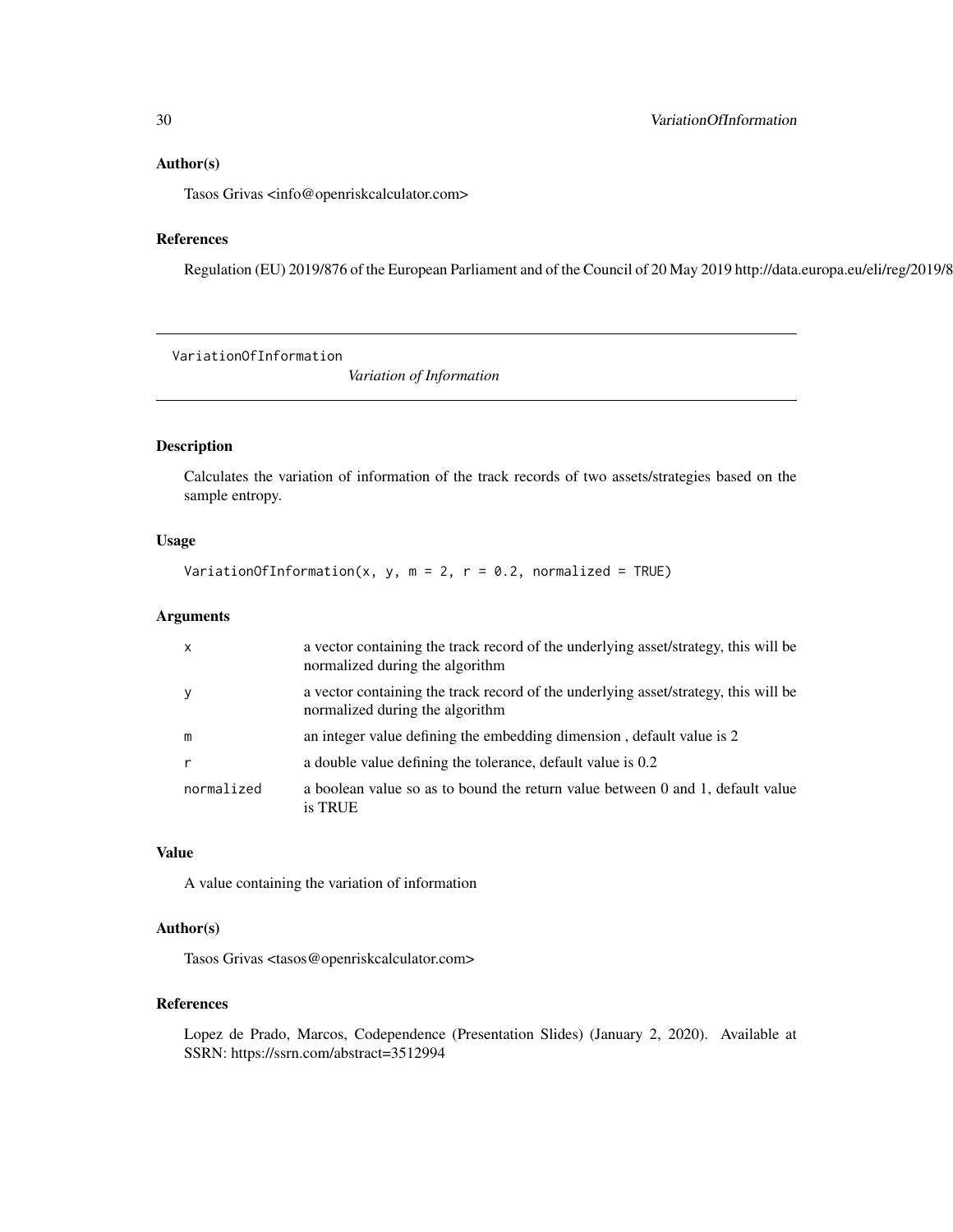### VariationOfInformation 31

```
x = PerformanceAnalytics::edhec[,c("Short Selling")]
y = PerformanceAnalytics::edhec[,c("Convertible Arbitrage")]
variation_of_information = VariationOfInformation(x, y, m=2, r=0.2, normalized = TRUE)
```